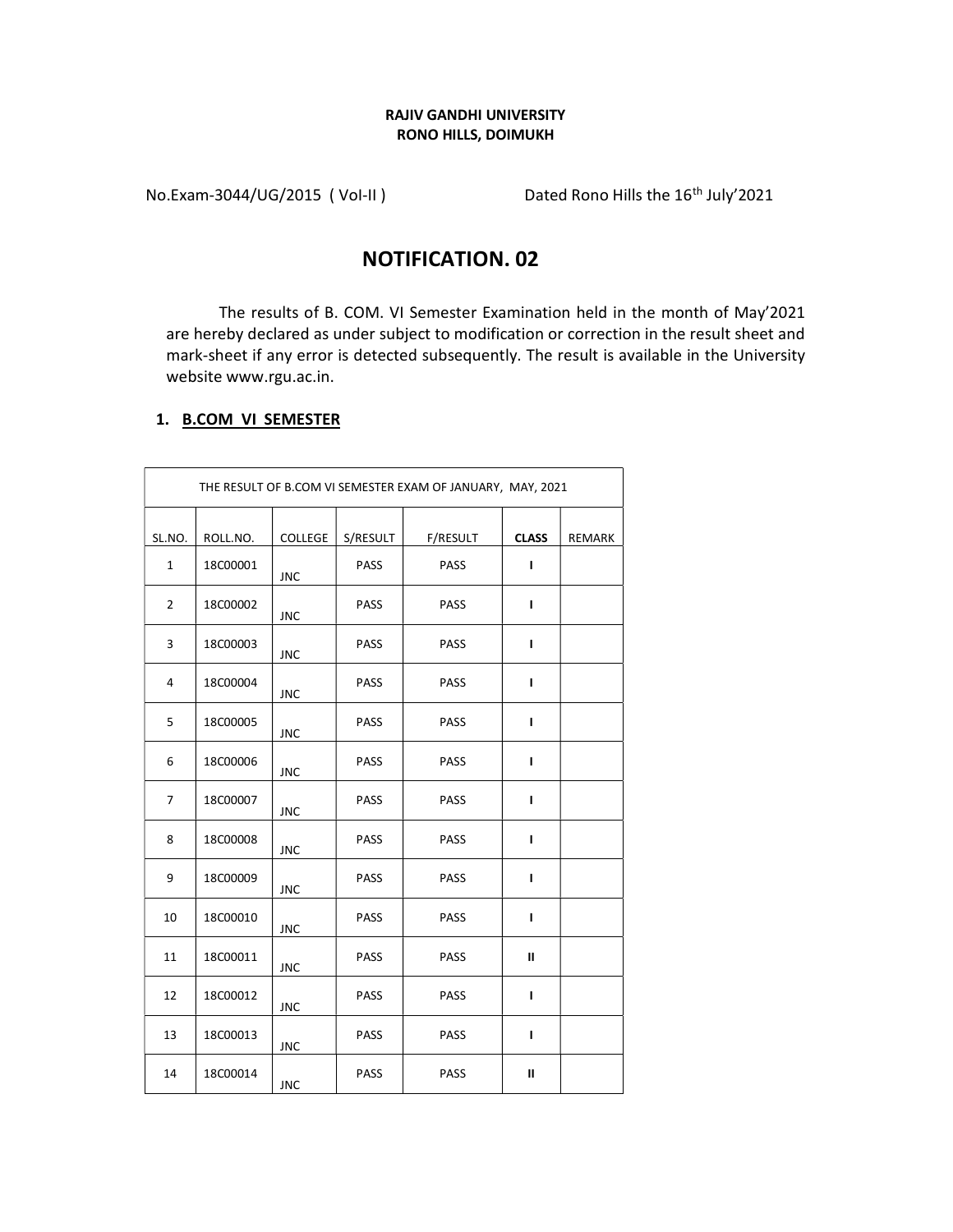| 15 | 18C00015 | <b>JNC</b> | PASS        | PASS        | L |  |
|----|----------|------------|-------------|-------------|---|--|
| 16 | 18C00016 | JNC        | PASS        | PASS        | Г |  |
| 17 | 18C00017 | JNC        | PASS        | PASS        | L |  |
| 18 | 18C00018 | JNC        | PASS        | <b>PASS</b> | L |  |
| 19 | 18C00019 | JNC        | <b>PASS</b> | <b>PASS</b> | L |  |
| 20 | 18C00021 | <b>JNC</b> | PASS        | PASS        | L |  |
| 21 | 18C00022 | JNC        | PASS        | PASS        | L |  |
| 22 | 18C00023 | JNC        | PASS        | PASS        | L |  |
| 23 | 18C00024 | <b>JNC</b> | <b>PASS</b> | PASS        | L |  |
| 24 | 18C00025 | JNC        | PASS        | PASS        | L |  |
| 25 | 18C00026 | JNC        | PASS        | PASS        | L |  |
| 26 | 18C00027 | JNC        | PASS        | PASS        | L |  |
| 27 | 18C00028 | JNC        | PASS        | PASS        | L |  |
| 28 | 18C00029 | JNC        | <b>PASS</b> | PASS        | L |  |
| 29 | 18C00030 | JNC        | PASS        | <b>PASS</b> | L |  |
| 30 | 18C00031 | JNC        | PASS        | PASS        | L |  |
| 31 | 18C00032 | JNC        | PASS        | PASS        | L |  |
| 32 | 18C00034 | JNC        | PASS        | PASS        | L |  |
| 33 | 18C00036 | <b>JNC</b> | PASS        | PASS        | L |  |
| 34 | 18C00037 | JNC        | PASS        | PASS        | L |  |
| 35 | 18C00038 | JNC        | PASS        | <b>PASS</b> | L |  |
| 36 | 18C00039 | JNC        | PASS        | PASS        | Ш |  |
| 37 | 18C00040 | <b>JNC</b> | PASS        | PASS        | L |  |
| 38 | 18C00041 | JNC        | PASS        | PASS        | L |  |
| 39 | 18C00042 | JNC        | PASS        | PASS        | L |  |
| 40 | 18C00043 | JNC        | <b>PASS</b> | <b>PASS</b> | L |  |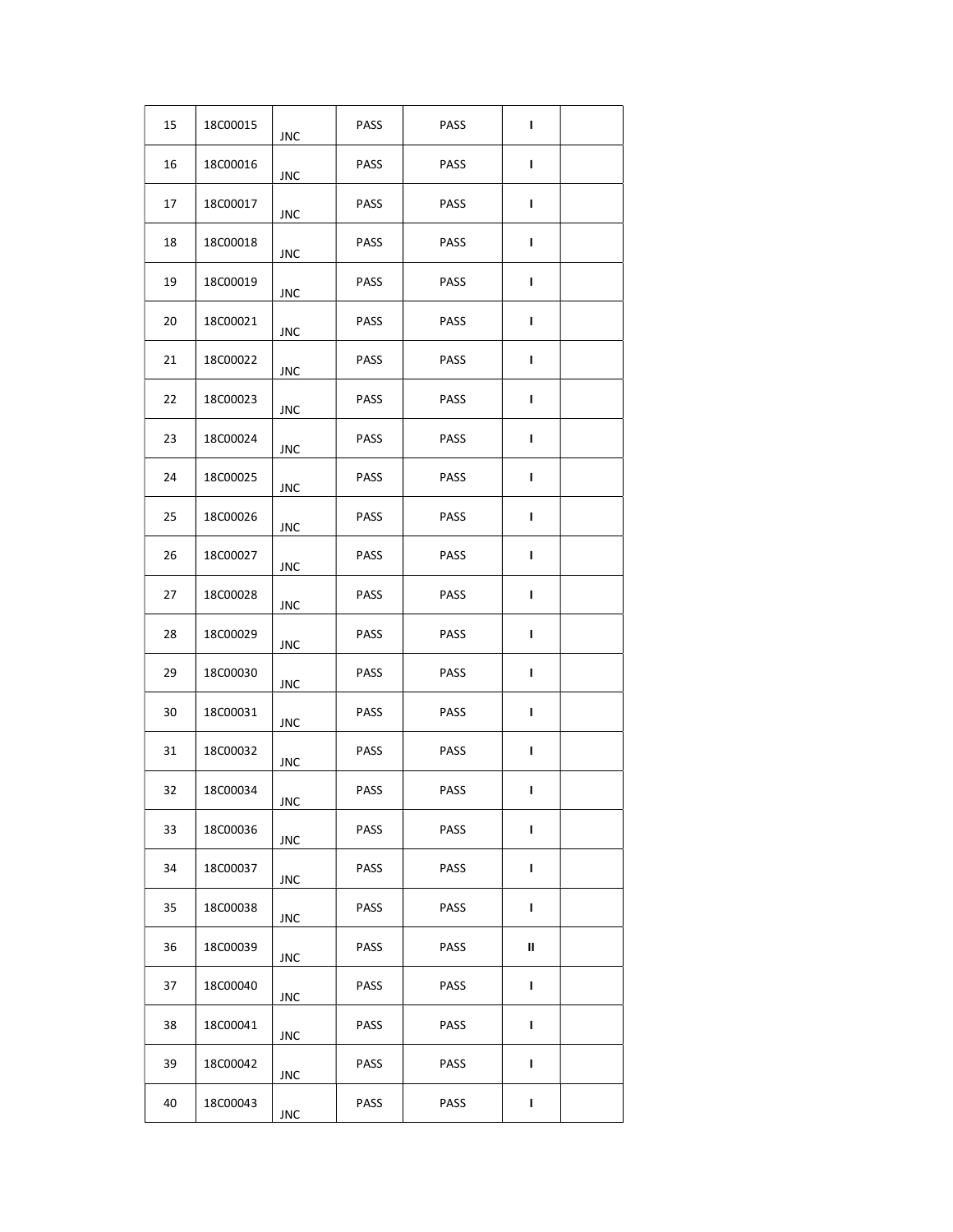| 41 | 18C00044 | JNC        | PASS        | PASS              | L |  |
|----|----------|------------|-------------|-------------------|---|--|
| 42 | 18C00045 | JNC        | PASS        | PASS              | L |  |
| 43 | 18C00046 | JNC        | <b>PASS</b> | PASS              | L |  |
| 44 | 18C00047 | JNC        | <b>PASS</b> | <b>PASS</b>       | L |  |
| 45 | 18C00048 | JNC        | <b>PASS</b> | <b>PASS</b>       | L |  |
| 46 | 18C00049 | JNC        | PASS        | PASS              | L |  |
| 47 | 18C00050 | JNC        | PASS        | PASS              | Ш |  |
| 48 | 18C00051 | JNC        | PASS        | PASS              | L |  |
| 49 | 18C00052 | JNC        | <b>PASS</b> | PASS              | L |  |
| 50 | 18C00053 | JNC        | PASS        | PASS              | L |  |
| 51 | 18C00054 | JNC        | PASS        | <b>INCOMPLETE</b> |   |  |
| 52 | 18C00055 | JNC        | <b>PASS</b> | PASS              | т |  |
| 53 | 18C00056 | JNC        | PASS        | PASS              | L |  |
| 54 | 18C00057 | JNC        | PASS        | PASS              | L |  |
| 55 | 18C00058 | JNC        | PASS        | PASS              | L |  |
| 56 | 18C00059 | JNC        | PASS        | <b>PASS</b>       | L |  |
| 57 | 18C00061 | JNC        | <b>PASS</b> | PASS              | L |  |
| 58 | 18C00062 | JNC        | PASS        | PASS              | L |  |
| 59 | 18C00064 | <b>JNC</b> | PASS        | PASS              | L |  |
| 60 | 18C00065 | JNC        | PASS        | <b>PASS</b>       | L |  |
| 61 | 18C00066 | JNC        | <b>PASS</b> | <b>PASS</b>       | Ш |  |
| 62 | 18C00067 | JNC        | PASS        | PASS              | L |  |
| 63 | 18C00068 | <b>JNC</b> | PASS        | PASS              | L |  |
| 64 | 18C00069 | JNC        | PASS        | PASS              | L |  |
| 65 | 18C00070 | JNC        | PASS        | PASS              | L |  |
| 66 | 18C00072 | JNC        | <b>PASS</b> | <b>PASS</b>       | L |  |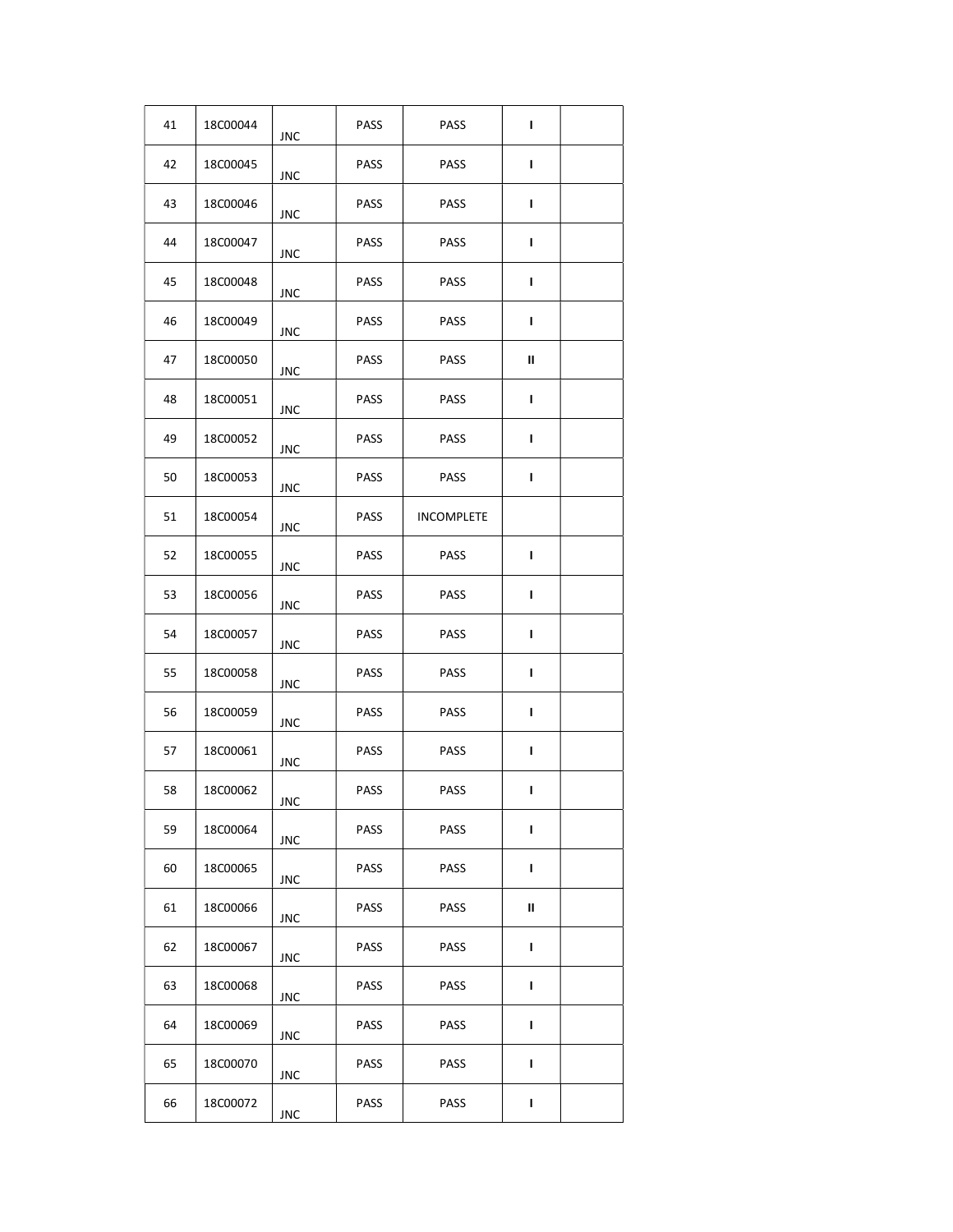| 67 | 18C00073 | <b>JNC</b> | PASS        | PASS        | L |  |
|----|----------|------------|-------------|-------------|---|--|
| 68 | 18C00075 | JNC        | PASS        | PASS        | Г |  |
| 69 | 18C00076 | JNC        | <b>PASS</b> | PASS        | L |  |
| 70 | 18C00078 | JNC        | <b>PASS</b> | <b>PASS</b> | L |  |
| 71 | 18C00079 | JNC        | PASS        | <b>PASS</b> | L |  |
| 72 | 18C00080 | <b>JNC</b> | PASS        | PASS        | L |  |
| 73 | 18C00081 | JNC        | PASS        | PASS        | L |  |
| 74 | 18C00082 | JNC        | PASS        | PASS        | L |  |
| 75 | 18C00083 | JNC        | <b>PASS</b> | PASS        | L |  |
| 76 | 18C00084 | JNC        | PASS        | PASS        | L |  |
| 77 | 18C00085 | JNC        | PASS        | PASS        | L |  |
| 78 | 18C00086 | JNC        | PASS        | PASS        | т |  |
| 79 | 18C00087 | JNC        | PASS        | PASS        | L |  |
| 80 | 18C00088 | JNC        | PASS        | PASS        | L |  |
| 81 | 18C00089 | JNC        | PASS        | PASS        | L |  |
| 82 | 18C00090 | JNC        | PASS        | PASS        | L |  |
| 83 | 18C00091 | JNC        | <b>PASS</b> | PASS        | L |  |
| 84 | 18C00092 | JNC        | PASS        | PASS        | L |  |
| 85 | 18C00093 | <b>JNC</b> | PASS        | PASS        | Ш |  |
| 86 | 18C00094 | JNC        | PASS        | PASS        | L |  |
| 87 | 18C00096 | JNC        | PASS        | PASS        | L |  |
| 88 | 18C00097 | <b>JNC</b> | PASS        | PASS        | L |  |
| 89 | 18C00099 | <b>JNC</b> | PASS        | PASS        | L |  |
| 90 | 18C00100 | JNC        | PASS        | PASS        | L |  |
| 91 | 18C00101 | JNC        | PASS        | PASS        | L |  |
| 92 | 18C00102 | <b>JNC</b> | <b>PASS</b> | <b>PASS</b> | L |  |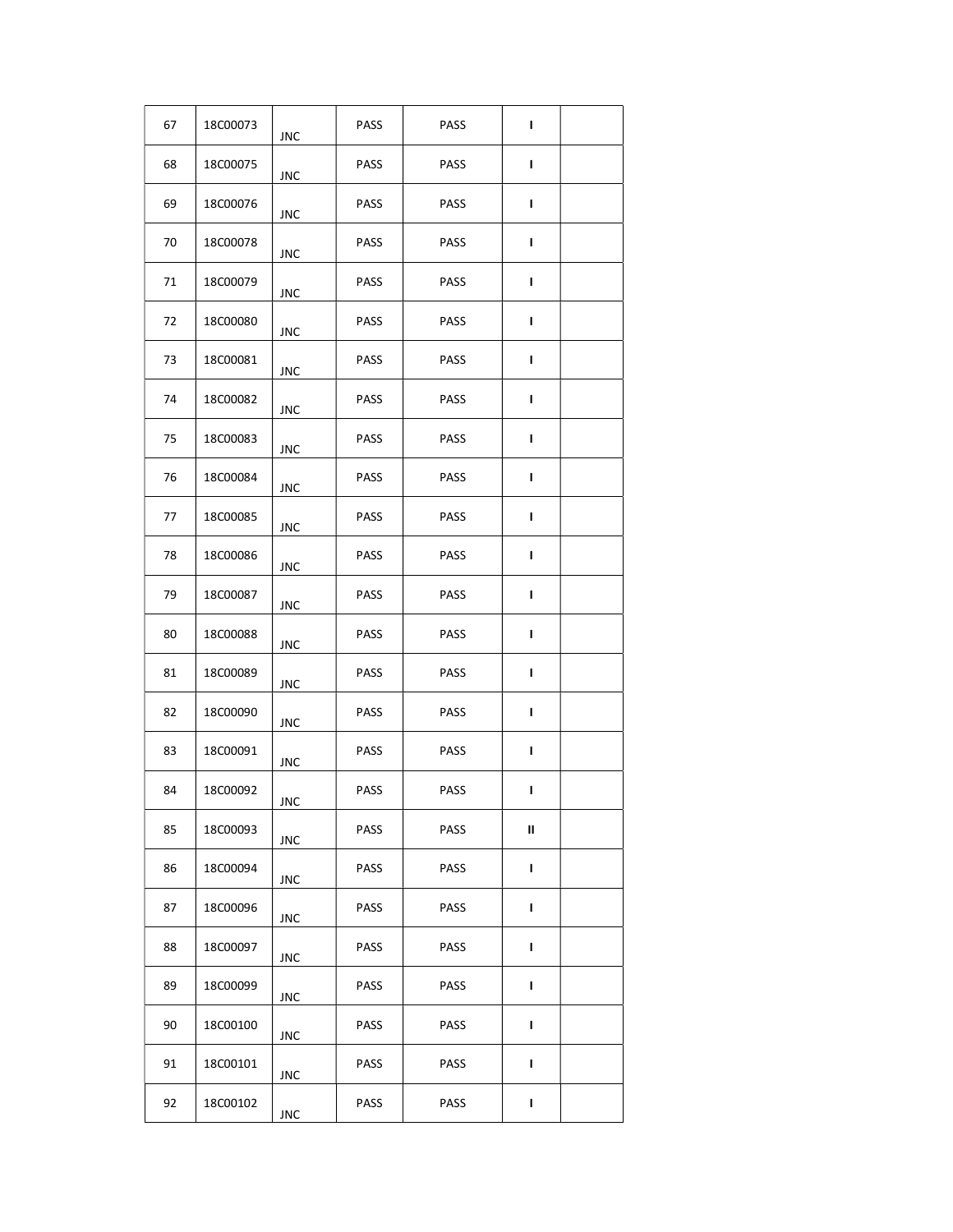| 93  | 18C00103 | JNC        | PASS        | <b>PASS</b> | т |  |
|-----|----------|------------|-------------|-------------|---|--|
| 94  | 18C00104 | JNC        | PASS        | <b>PASS</b> | L |  |
| 95  | 18C00105 | JNC        | <b>PASS</b> | <b>PASS</b> | L |  |
| 96  | 18C00106 | JNC        | <b>PASS</b> | <b>PASS</b> | L |  |
| 97  | 18C00107 | JNC        | <b>PASS</b> | <b>PASS</b> | L |  |
| 98  | 18C00109 | JNC        | PASS        | PASS        | п |  |
| 99  | 18C00110 | JNC        | PASS        | PASS        | L |  |
| 100 | 18C00111 | JNC        | PASS        | <b>PASS</b> | L |  |
| 101 | 18C00112 | JNC        | <b>PASS</b> | <b>PASS</b> | L |  |
| 102 | 18C00113 | <b>JNC</b> | PASS        | <b>PASS</b> | L |  |
| 103 | 18C00114 | JNC        | PASS        | <b>PASS</b> | L |  |
| 104 | 18C00115 | JNC        | <b>PASS</b> | <b>PASS</b> | т |  |
| 105 | 18C00116 | JNC        | PASS        | <b>PASS</b> | L |  |
| 106 | 18C00119 | JNC        | PASS        | <b>PASS</b> | L |  |
| 107 | 18C00120 | JNC        | <b>PASS</b> | <b>PASS</b> | т |  |
| 108 | 18C00122 | JNC        | <b>PASS</b> | <b>PASS</b> | L |  |
| 109 | 18C00123 | JNC        | <b>PASS</b> | PASS        | ı |  |
| 110 | 18C00124 | JNC        | PASS        | <b>PASS</b> | ı |  |
| 111 | 18C00125 | <b>JNC</b> | PASS        | PASS        | L |  |
| 112 | 18C00126 | <b>JNC</b> | PASS        | <b>PASS</b> | Г |  |
| 113 | 18C00127 | JNC        | PASS        | PASS        | L |  |
| 114 | 18C00128 | JNC        | PASS        | <b>PASS</b> | Ш |  |
| 115 | 18C00129 | <b>JNC</b> | PASS        | PASS        | L |  |
| 116 | 18C00130 | <b>JNC</b> | PASS        | PASS        | L |  |
| 117 | 18C00131 | <b>JNC</b> | PASS        | <b>PASS</b> | L |  |
| 118 | 17C00133 | JNC        | <b>PASS</b> | <b>PASS</b> | Ш |  |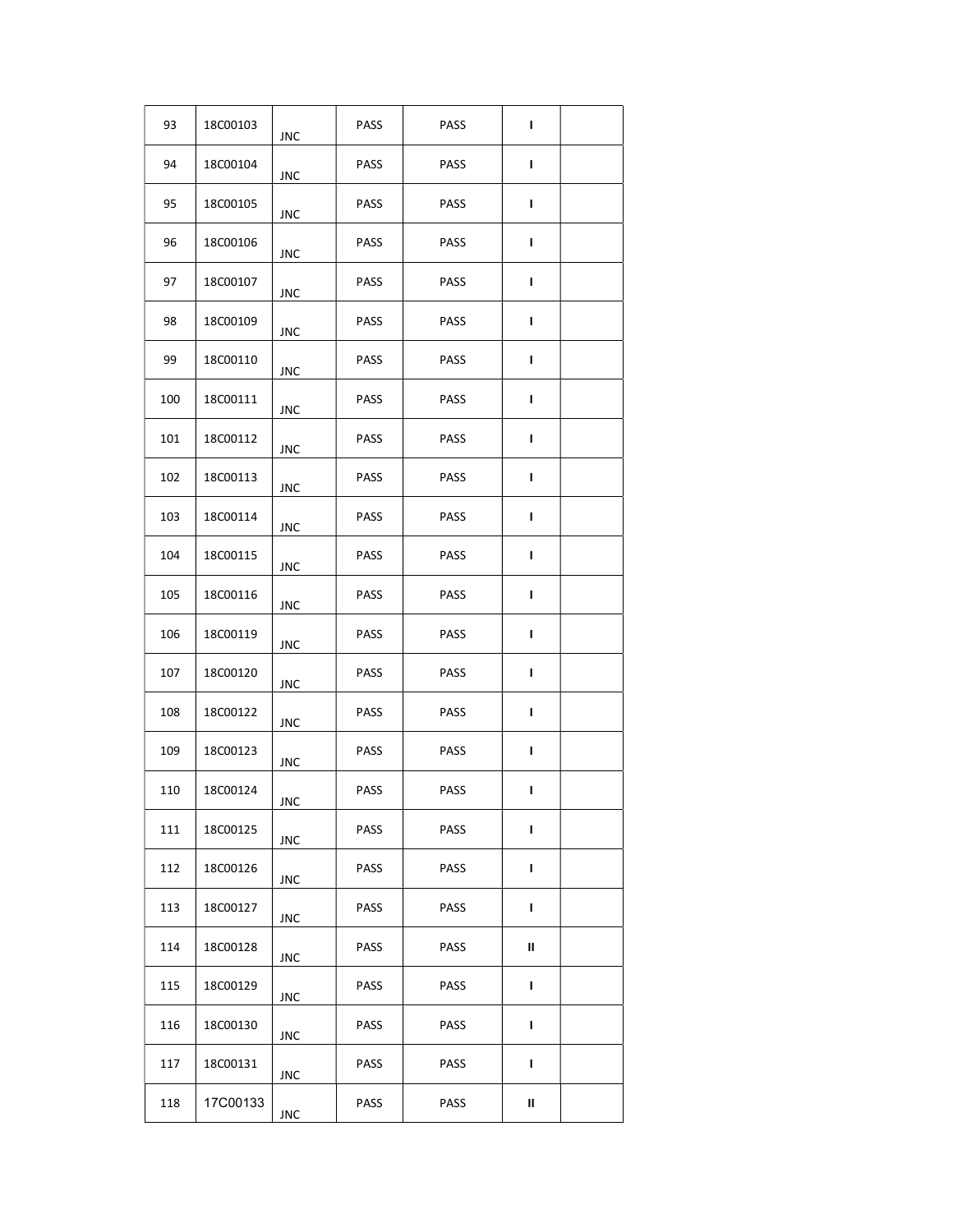| 119          | 16C00186        | JNC         | PASS        | <b>INCOMPLETE</b> |   |  |
|--------------|-----------------|-------------|-------------|-------------------|---|--|
| 120          | 16C00146        | JNC         | AB          | AB                |   |  |
| 121          | 16C00102        | JNC         | PASS        | <b>PASS</b>       | Ш |  |
| $\mathbf{1}$ | 18C06001        | <b>DNGC</b> | <b>PASS</b> | <b>PASS</b>       | L |  |
| 2            | 18C06002        | <b>DNGC</b> | <b>PASS</b> | <b>PASS</b>       | L |  |
| 3            | 18C06003        | DNGC        | PASS        | <b>PASS</b>       | L |  |
| 4            | 18C06004        | <b>DNGC</b> | PASS        | <b>PASS</b>       | L |  |
| 5            | 18C06005        | <b>DNGC</b> | PASS        | PASS              | Ш |  |
| 6            | <b>18C06006</b> | <b>DNGC</b> | <b>PASS</b> | PASS              | L |  |
| 7            | 18C06007        | <b>DNGC</b> | <b>PASS</b> | PASS              | L |  |
| 8            | <b>18C06008</b> | <b>DNGC</b> | PASS        | PASS              | L |  |
| 9            | 18C06009        | <b>DNGC</b> | <b>PASS</b> | <b>PASS</b>       | L |  |
| 10           | 18C06010        | <b>DNGC</b> | <b>PASS</b> | PASS              | L |  |
| 11           | 18C06011        | DNGC        | PASS        | PASS              | L |  |
| 12           | 18C06012        | <b>DNGC</b> | PASS        | <b>PASS</b>       | Ш |  |
| 13           | 18C06013        | <b>DNGC</b> | <b>PASS</b> | <b>PASS</b>       | L |  |
| 14           | 18C06014        | <b>DNGC</b> | <b>PASS</b> | <b>PASS</b>       | L |  |
| 15           | 18C06015        | <b>DNGC</b> | PASS        | <b>PASS</b>       | Ш |  |
| 16           | 18C06016        | <b>DNGC</b> | PASS        | PASS              | L |  |
| 17           | 18C06017        | <b>DNGC</b> | PASS        | PASS              | L |  |
| 18           | 18C06018        | <b>DNGC</b> | <b>PASS</b> | <b>PASS</b>       | L |  |
| 19           | 18C06019        | DNGC        | PASS        | PASS              | L |  |
| 20           | 18C06020        | DNGC        | PASS        | PASS              | L |  |
| 21           | 18C06021        | <b>DNGC</b> | PASS        | PASS              | L |  |
| 22           | 18C06022        | <b>DNGC</b> | <b>PASS</b> | <b>PASS</b>       | L |  |
| 23           | 18C06023        | <b>DNGC</b> | <b>PASS</b> | PASS              | Ш |  |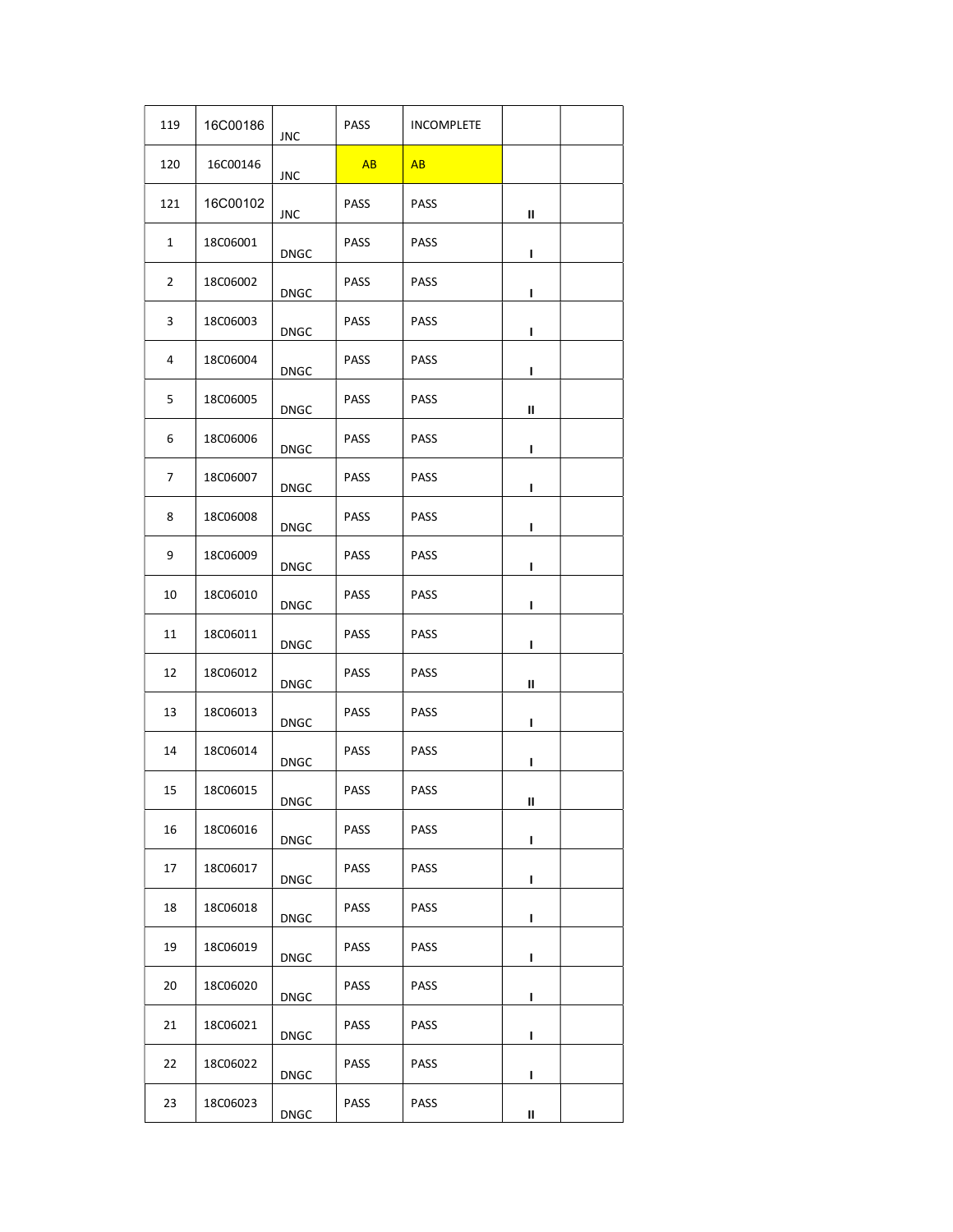| 24 | 18C06024 | <b>DNGC</b> | <b>PASS</b> | <b>PASS</b> | Ш |  |
|----|----------|-------------|-------------|-------------|---|--|
| 25 | 18C06025 | <b>DNGC</b> | <b>PASS</b> | PASS        | L |  |
| 26 | 18C06026 | <b>DNGC</b> | <b>PASS</b> | PASS        | L |  |
| 27 | 18C06027 | <b>DNGC</b> | PASS        | <b>PASS</b> | L |  |
| 28 | 18C06028 | <b>DNGC</b> | <b>PASS</b> | <b>PASS</b> | ı |  |
| 29 | 18C06029 | DNGC        | <b>PASS</b> | <b>PASS</b> | ı |  |
| 30 | 18C06030 | DNGC        | <b>PASS</b> | <b>PASS</b> | ı |  |
| 31 | 18C06031 | DNGC        | <b>PASS</b> | PASS        | L |  |
| 32 | 18C06033 | <b>DNGC</b> | <b>PASS</b> | <b>PASS</b> | Ш |  |
| 33 | 18C06034 | <b>DNGC</b> | <b>PASS</b> | <b>PASS</b> | L |  |
| 34 | 18C06035 | <b>DNGC</b> | <b>PASS</b> | PASS        | Ш |  |
| 35 | 18C06036 | <b>DNGC</b> | PASS        | PASS        | L |  |
| 36 | 18C06037 | DNGC        | PASS        | <b>PASS</b> | L |  |
| 37 | 18C06038 | DNGC        | <b>PASS</b> | <b>PASS</b> | Ш |  |
| 38 | 18C06039 | <b>DNGC</b> | PASS        | PASS        | L |  |
| 39 | 18C06040 | DNGC        | <b>PASS</b> | <b>PASS</b> | т |  |
| 40 | 18C06041 | <b>DNGC</b> | <b>PASS</b> | <b>PASS</b> | Ш |  |
| 41 | 18C06042 | <b>DNGC</b> | <b>PASS</b> | <b>PASS</b> | L |  |
| 42 | 18C06043 | <b>DNGC</b> | <b>PASS</b> | PASS        | L |  |
| 43 | 18C06044 | <b>DNGC</b> | <b>PASS</b> | PASS        | п |  |
| 44 | 18C06045 | DNGC        | PASS        | PASS        | L |  |
| 45 | 18C06047 | <b>DNGC</b> | <b>PASS</b> | <b>PASS</b> | L |  |
| 46 | 18C06048 | DNGC        | <b>PASS</b> | PASS        | L |  |
| 47 | 18C06050 | <b>DNGC</b> | <b>PASS</b> | PASS        | L |  |
| 48 | 18C06051 | DNGC        | PASS        | PASS        | Ш |  |
| 49 | 18C06052 | <b>DNGC</b> | PASS        | <b>PASS</b> | L |  |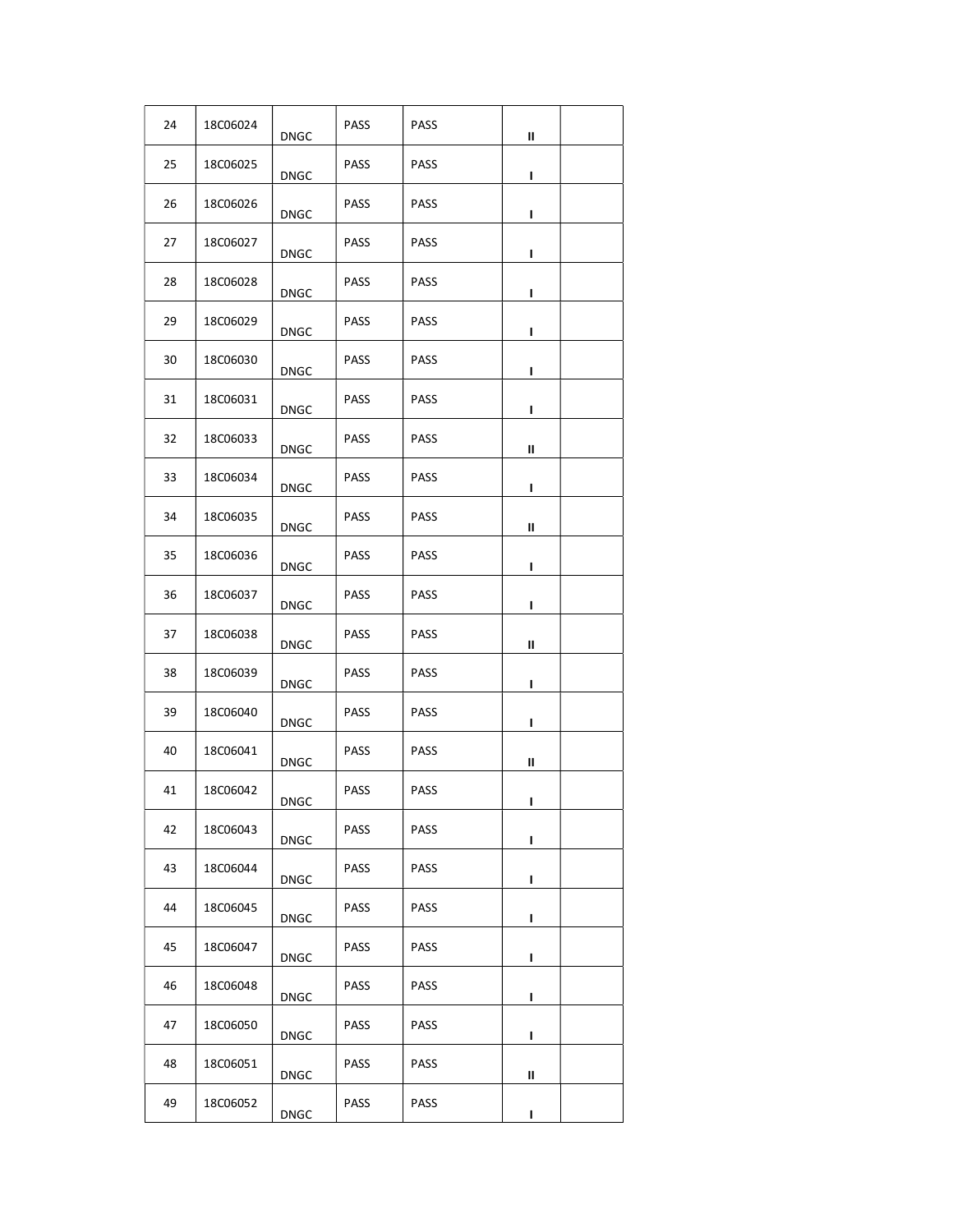| 50 | 18C06053        | <b>DNGC</b> | <b>PASS</b> | <b>PASS</b> | L |  |
|----|-----------------|-------------|-------------|-------------|---|--|
| 51 | 18C06054        | <b>DNGC</b> | <b>PASS</b> | PASS        | L |  |
| 52 | 18C06055        | <b>DNGC</b> | <b>PASS</b> | PASS        | Ш |  |
| 53 | 18C06056        | <b>DNGC</b> | PASS        | PASS        | Ш |  |
| 54 | 18C06058        | <b>DNGC</b> | <b>PASS</b> | <b>PASS</b> | L |  |
| 55 | 18C06059        | <b>DNGC</b> | <b>PASS</b> | <b>PASS</b> | Ш |  |
| 56 | <b>18C06060</b> | <b>DNGC</b> | <b>PASS</b> | <b>PASS</b> | L |  |
| 57 | 18C06061        | <b>DNGC</b> | <b>PASS</b> | <b>PASS</b> | Ш |  |
| 58 | 18C06062        | <b>DNGC</b> | <b>PASS</b> | <b>PASS</b> | Ш |  |
| 59 | 18C06063        | <b>DNGC</b> | <b>PASS</b> | <b>PASS</b> | L |  |
| 60 | 18C06064        | <b>DNGC</b> | <b>PASS</b> | PASS        | L |  |
| 61 | 18C06066        | <b>DNGC</b> | <b>PASS</b> | PASS        | L |  |
| 62 | 18C06067        | <b>DNGC</b> | PASS        | <b>PASS</b> | Ш |  |
| 63 | 18C06068        | <b>DNGC</b> | <b>PASS</b> | <b>PASS</b> | L |  |
| 64 | 18C06069        | <b>DNGC</b> | <b>PASS</b> | PASS        | ı |  |
| 65 | 18C06070        | <b>DNGC</b> | <b>PASS</b> | <b>PASS</b> | L |  |
| 66 | 18C06071        | <b>DNGC</b> | <b>PASS</b> | <b>PASS</b> | L |  |
| 67 | 18C06072        | <b>DNGC</b> | <b>PASS</b> | <b>PASS</b> | Ш |  |
| 68 | 18C06073        | <b>DNGC</b> | <b>PASS</b> | PASS        | L |  |
| 69 | 18C06074        | <b>DNGC</b> | <b>PASS</b> | PASS        | L |  |
| 70 | 18C06075        | <b>DNGC</b> | <b>PASS</b> | <b>PASS</b> | Ш |  |
| 71 | 18C06077        | <b>DNGC</b> | <b>PASS</b> | <b>PASS</b> | L |  |
| 72 | 18C06078        | <b>DNGC</b> | <b>PASS</b> | PASS        | L |  |
| 73 | 18C06080        | <b>DNGC</b> | <b>PASS</b> | PASS        | L |  |
| 74 | 18C06081        | <b>DNGC</b> | PASS        | PASS        | L |  |
| 75 | 18C06082        | <b>DNGC</b> | PASS        | <b>PASS</b> | L |  |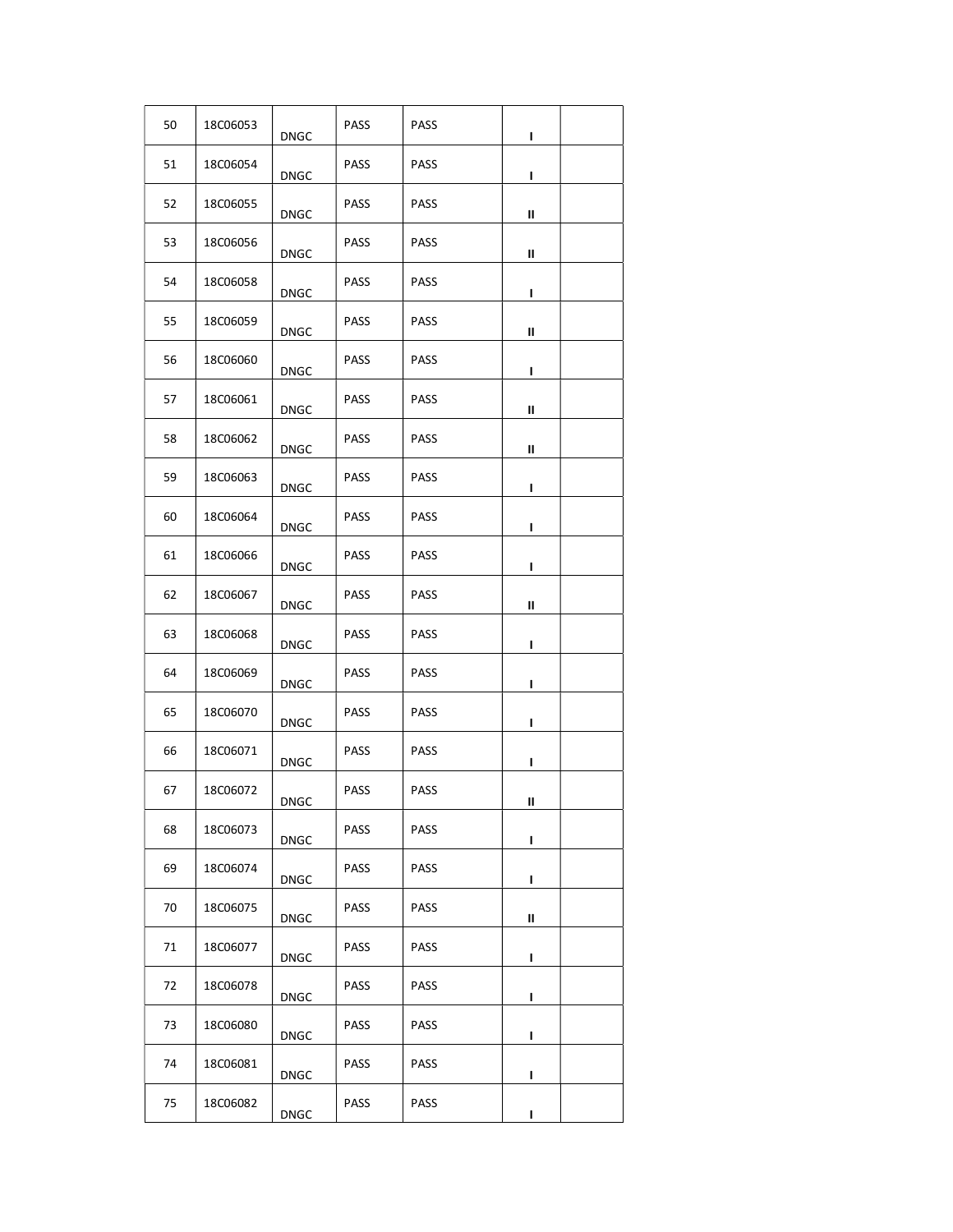| 76  | 18C06083        | <b>DNGC</b> | <b>PASS</b> | <b>PASS</b> | L |  |
|-----|-----------------|-------------|-------------|-------------|---|--|
| 77  | 18C06084        | <b>DNGC</b> | <b>PASS</b> | PASS        | L |  |
| 78  | 18C06085        | <b>DNGC</b> | <b>PASS</b> | PASS        | L |  |
| 79  | <b>18C06086</b> | <b>DNGC</b> | <b>PASS</b> | PASS        | L |  |
| 80  | 18C06087        | <b>DNGC</b> | <b>PASS</b> | <b>PASS</b> | L |  |
| 81  | <b>18C06088</b> | <b>DNGC</b> | <b>PASS</b> | <b>PASS</b> | L |  |
| 82  | 18C06089        | <b>DNGC</b> | <b>PASS</b> | <b>PASS</b> | Ш |  |
| 83  | 18C06090        | <b>DNGC</b> | <b>PASS</b> | <b>PASS</b> | Ш |  |
| 84  | 18C06091        | <b>DNGC</b> | <b>PASS</b> | <b>PASS</b> | L |  |
| 85  | 18C06093        | <b>DNGC</b> | <b>PASS</b> | <b>PASS</b> | Ш |  |
| 86  | 18C06094        | <b>DNGC</b> | <b>PASS</b> | PASS        | L |  |
| 87  | 18C06095        | <b>DNGC</b> | PASS        | PASS        | L |  |
| 88  | 18C06096        | <b>DNGC</b> | PASS        | <b>PASS</b> | L |  |
| 89  | 18C06097        | <b>DNGC</b> | <b>PASS</b> | <b>PASS</b> | L |  |
| 90  | 18C06098        | <b>DNGC</b> | <b>PASS</b> | PASS        | ı |  |
| 91  | 18C06099        | <b>DNGC</b> | <b>PASS</b> | <b>PASS</b> | L |  |
| 92  | 18C06101        | <b>DNGC</b> | <b>PASS</b> | <b>PASS</b> | L |  |
| 93  | 18C06102        | <b>DNGC</b> | <b>PASS</b> | <b>PASS</b> | L |  |
| 94  | 18C06103        | <b>DNGC</b> | <b>PASS</b> | PASS        | Ш |  |
| 95  | 18C06104        | <b>DNGC</b> | <b>PASS</b> | PASS        | Ш |  |
| 96  | 18C06105        | <b>DNGC</b> | <b>PASS</b> | PASS        | L |  |
| 97  | 18C06106        | <b>DNGC</b> | <b>PASS</b> | <b>PASS</b> | Ш |  |
| 98  | 18C06107        | <b>DNGC</b> | <b>PASS</b> | <b>PASS</b> | Ш |  |
| 99  | 18C06108        | <b>DNGC</b> | <b>PASS</b> | PASS        | L |  |
| 100 | 18C06109        | <b>DNGC</b> | <b>PASS</b> | PASS        | Ш |  |
| 101 | 18C06111        | <b>DNGC</b> | PASS        | <b>PASS</b> | L |  |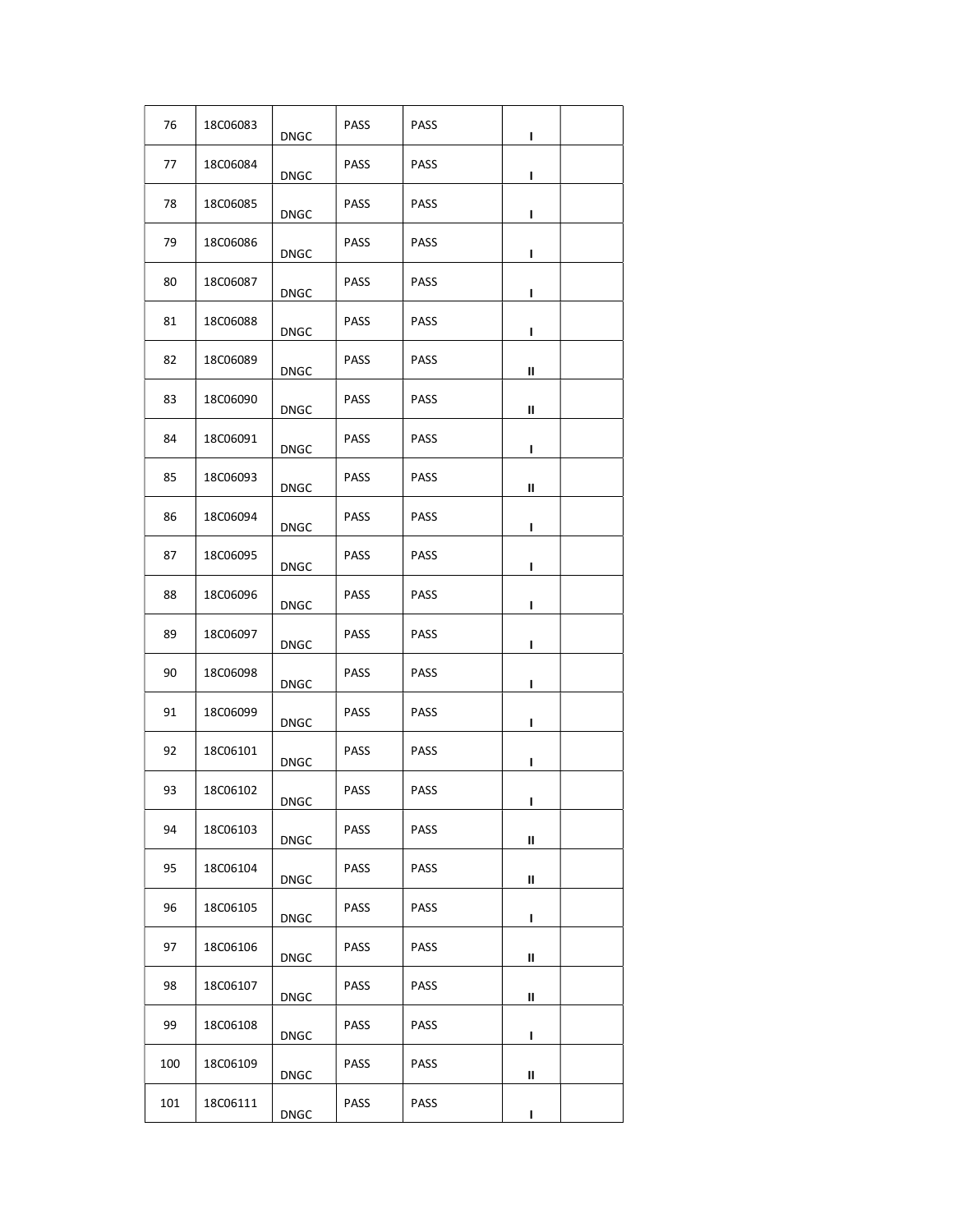| 102 | 18C06112 | <b>DNGC</b> | <b>PASS</b> | <b>PASS</b> | Ш |  |
|-----|----------|-------------|-------------|-------------|---|--|
| 103 | 18C06113 | <b>DNGC</b> | <b>PASS</b> | PASS        | Ш |  |
| 104 | 18C06114 | <b>DNGC</b> | <b>PASS</b> | PASS        | Ш |  |
| 105 | 18C06115 | <b>DNGC</b> | <b>PASS</b> | <b>PASS</b> | Ш |  |
| 106 | 18C06116 | <b>DNGC</b> | <b>PASS</b> | <b>PASS</b> | L |  |
| 107 | 18C06117 | <b>DNGC</b> | <b>PASS</b> | <b>PASS</b> | Ш |  |
| 108 | 18C06118 | <b>DNGC</b> | <b>PASS</b> | PASS        | Ш |  |
| 109 | 18C06119 | <b>DNGC</b> | <b>PASS</b> | <b>PASS</b> | L |  |
| 110 | 18C06120 | <b>DNGC</b> | <b>PASS</b> | <b>PASS</b> | Ш |  |
| 111 | 18C06121 | DNGC        | <b>PASS</b> | PASS        | Ш |  |
| 112 | 18C06122 | <b>DNGC</b> | <b>PASS</b> | PASS        | Ш |  |
| 113 | 18C06123 | <b>DNGC</b> | <b>PASS</b> | <b>PASS</b> | Ш |  |
| 114 | 18C06124 | <b>DNGC</b> | <b>PASS</b> | <b>PASS</b> | L |  |
| 115 | 18C06125 | <b>DNGC</b> | <b>PASS</b> | <b>PASS</b> | п |  |
| 116 | 18C06126 | <b>DNGC</b> | <b>PASS</b> | <b>PASS</b> | Ш |  |
| 117 | 18C06127 | <b>DNGC</b> | <b>PASS</b> | <b>PASS</b> | L |  |
| 118 | 18C06128 | <b>DNGC</b> | <b>PASS</b> | <b>PASS</b> | Ш |  |
| 119 | 18C06130 | DNGC        | <b>PASS</b> | <b>PASS</b> | Ш |  |
| 120 | 18C06131 | <b>DNGC</b> | PASS        | INCOMPLETE  |   |  |
| 121 | 18C06132 | <b>DNGC</b> | <b>PASS</b> | PASS        | Ш |  |
| 122 | 18C06133 | <b>DNGC</b> | <b>PASS</b> | PASS        | L |  |
| 123 | 18C06134 | <b>DNGC</b> | <b>PASS</b> | <b>PASS</b> | Ш |  |
| 124 | 18C06136 | <b>DNGC</b> | <b>PASS</b> | PASS        | Ш |  |
| 125 | 18C06139 | <b>DNGC</b> | <b>PASS</b> | PASS        | L |  |
| 126 | 18C06140 | <b>DNGC</b> | <b>PASS</b> | PASS        | L |  |
| 127 | 18C06142 | <b>DNGC</b> | PASS        | <b>PASS</b> | Ш |  |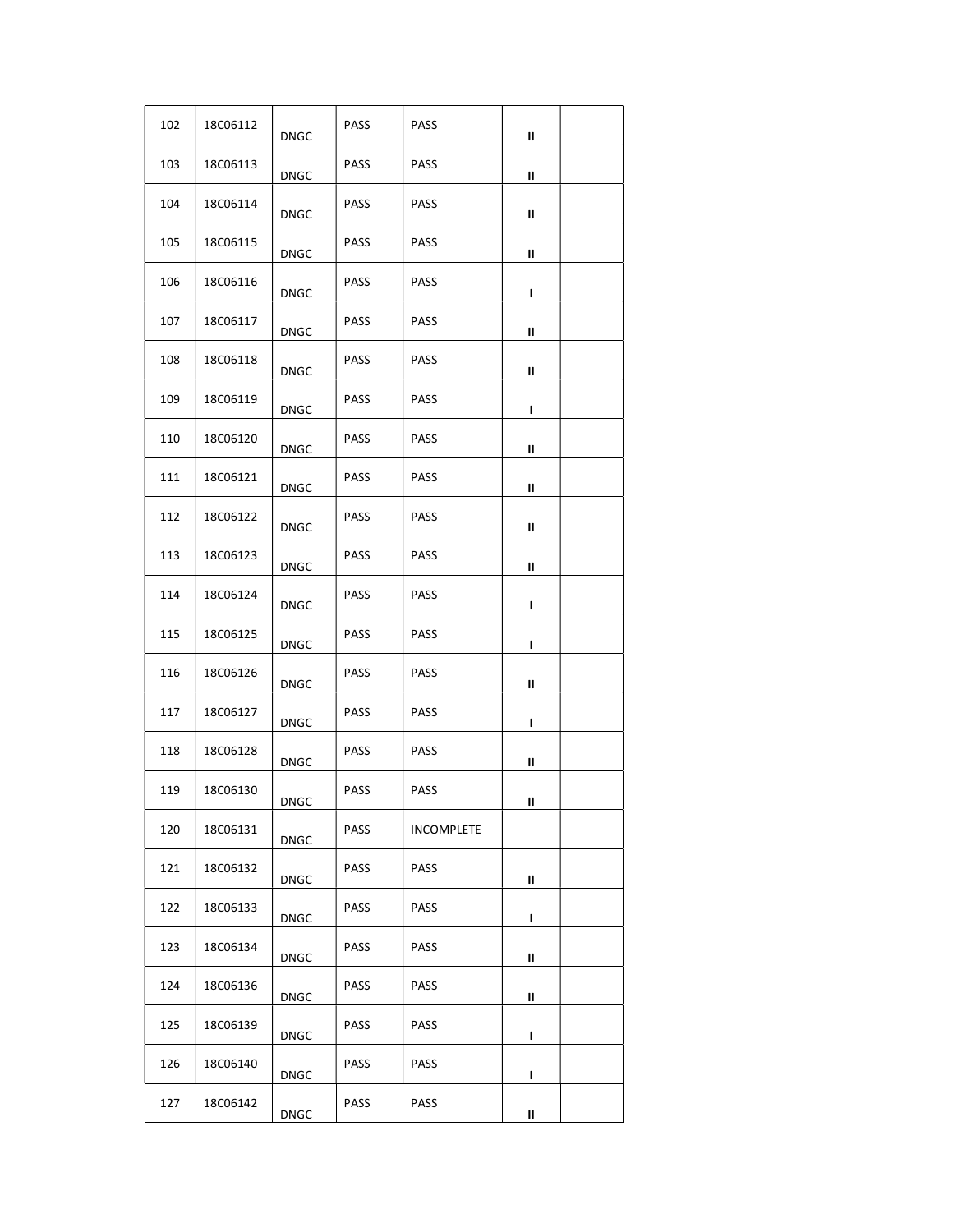| 128            | 18C06143 | <b>DNGC</b> | <b>PASS</b> | <b>PASS</b>       | Ш |  |
|----------------|----------|-------------|-------------|-------------------|---|--|
| 129            | 18C06144 | <b>DNGC</b> | PASS        | <b>PASS</b>       | L |  |
| 130            | 18C06145 | <b>DNGC</b> | <b>PASS</b> | PASS              | Ш |  |
| 131            | 18C06148 | <b>DNGC</b> | <b>PASS</b> | <b>PASS</b>       | Ш |  |
| 132            | 18C06149 | <b>DNGC</b> | <b>PASS</b> | <b>PASS</b>       | Ш |  |
| 133            | 18C06150 | <b>DNGC</b> | <b>PASS</b> | <b>PASS</b>       | Ш |  |
| 134            | 18C06151 | <b>DNGC</b> | PASS        | <b>PASS</b>       | ı |  |
| 135            | 18C06152 | <b>DNGC</b> | <b>PASS</b> | <b>PASS</b>       | Ш |  |
| 136            | 18C06153 | <b>DNGC</b> | <b>PASS</b> | <b>PASS</b>       | Ш |  |
| 137            | 18C06154 | DNGC        | PASS        | PASS              | Ш |  |
| 138            | 18C06155 | <b>DNGC</b> | <b>PASS</b> | <b>PASS</b>       | Ш |  |
| 139            | 18C06156 | <b>DNGC</b> | PASS        | <b>PASS</b>       | L |  |
| 140            | 18C06157 | <b>DNGC</b> | <b>PASS</b> | <b>PASS</b>       | L |  |
| 141            | 18C06159 | DNGC        | <b>PASS</b> | <b>PASS</b>       | Ш |  |
| 142            | 18C06161 | <b>DNGC</b> | <b>PASS</b> | <b>PASS</b>       | Ш |  |
| 143            | 18C10009 | <b>DNGC</b> | <b>PASS</b> | <b>PASS</b>       | Ш |  |
| 144            | 17C06004 | <b>DNGC</b> | <b>PASS</b> | <b>INCOMPLETE</b> |   |  |
| 145            | 17C06006 | <b>DNGC</b> | <b>PASS</b> | <b>PASS</b>       | L |  |
| 146            | 17C06014 | <b>DNGC</b> | PASS        | PASS              | L |  |
| 147            | 17C06066 | <b>DNGC</b> | PASS        | <b>PASS</b>       | П |  |
| 148            | 17C06073 | <b>DNGC</b> | PASS        | <b>PASS</b>       | П |  |
| 149            | 17C06047 | <b>DNGC</b> | AB          | AB                |   |  |
| 150            | 16C06007 | DNGC        | PASS        | <b>PASS</b>       | L |  |
| 1              | 18C10001 | DBC         | PASS        | <b>PASS</b>       | L |  |
| $\overline{2}$ | 18C10002 | DBC         | <b>PASS</b> | <b>PASS</b>       | L |  |
| 3              | 18C10003 | DBC         | <b>PASS</b> | <b>PASS</b>       | L |  |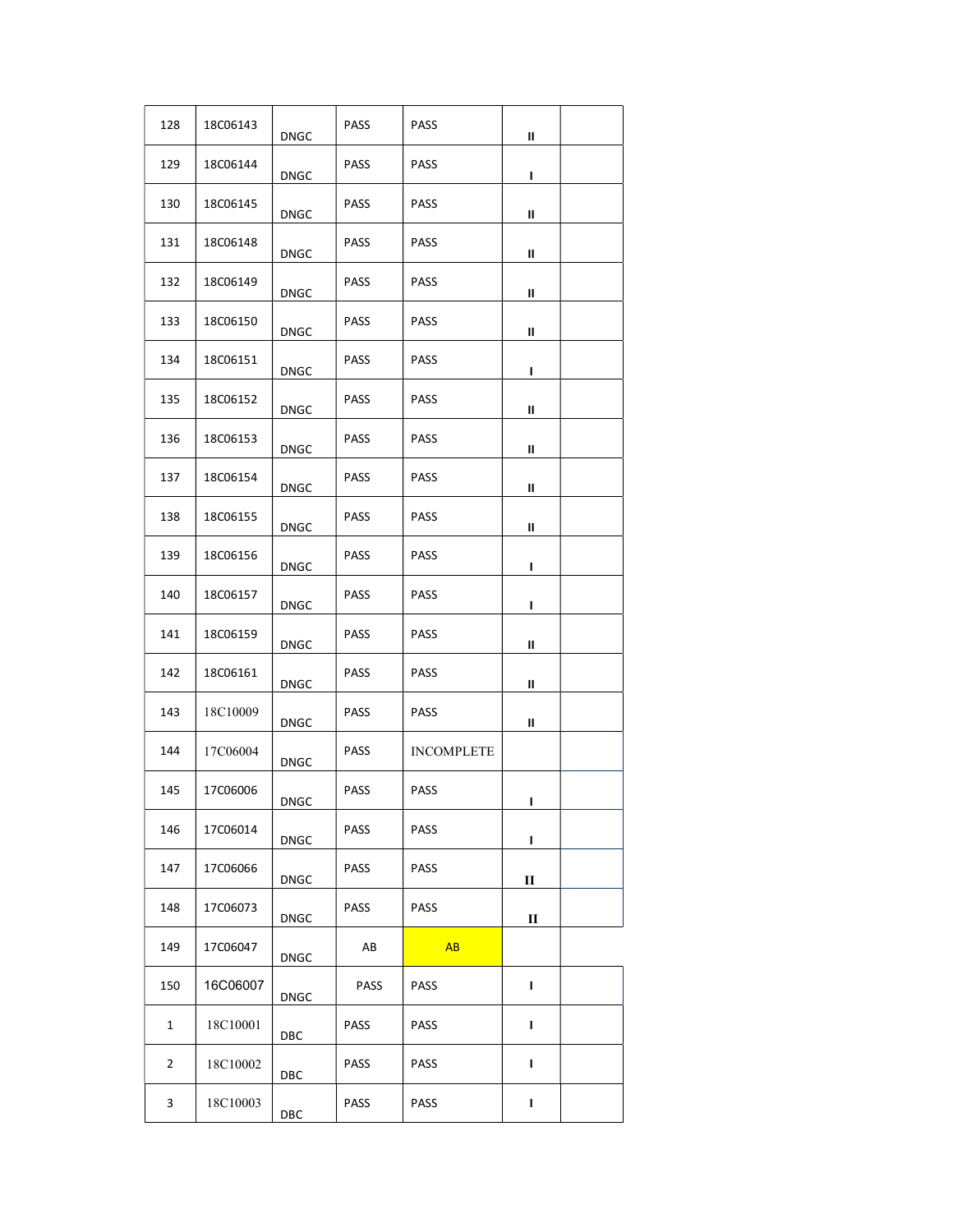| 4  | 18C10004 | DBC | <b>PASS</b> | <b>PASS</b>       | п |  |
|----|----------|-----|-------------|-------------------|---|--|
| 5  | 18C10005 | DBC | <b>PASS</b> | <b>INCOMPLETE</b> |   |  |
| 6  | 18C10006 | DBC | PASS        | <b>PASS</b>       | L |  |
| 7  | 18C10007 | DBC | PASS        | <b>PASS</b>       | L |  |
| 8  | 18C10008 | DBC | <b>PASS</b> | <b>PASS</b>       | т |  |
| 9  | 18C10010 | DBC | <b>PASS</b> | <b>PASS</b>       | т |  |
| 10 | 18C10011 | DBC | <b>PASS</b> | PASS              | т |  |
| 11 | 18C10012 | DBC | PASS        | PASS              | ı |  |
| 12 | 18C10013 | DBC | PASS        | <b>PASS</b>       | т |  |
| 13 | 18C10014 | DBC | <b>PASS</b> | PASS              | L |  |
| 14 | 18C10015 | DBC | PASS        | PASS              | т |  |
| 15 | 18C10018 | DBC | PASS        | PASS              | L |  |
| 16 | 18C10020 | DBC | PASS        | PASS              | L |  |
| 17 | 18C10021 | DBC | <b>PASS</b> | <b>PASS</b>       | т |  |
| 18 | 18C10022 | DBC | <b>PASS</b> | PASS              | L |  |
| 19 | 18C10023 | DBC | <b>PASS</b> | PASS              | ı |  |
| 20 | 18C10024 | DBC | PASS        | <b>PASS</b>       | т |  |
| 21 | 18C10026 | DBC | PASS        | <b>PASS</b>       | ı |  |
| 22 | 18C10028 | DBC | PASS        | PASS              | L |  |
| 23 | 18C10030 | DBC | PASS        | <b>PASS</b>       | L |  |
| 24 | 18C10031 | DBC | PASS        | <b>PASS</b>       | L |  |
| 25 | 18C10032 | DBC | <b>PASS</b> | PASS              | L |  |
| 26 | 18C10033 | DBC | <b>PASS</b> | PASS              | L |  |
| 27 | 18C10034 | DBC | PASS        | PASS              | Ш |  |
| 28 | 18C10035 | DBC | PASS        | <b>PASS</b>       | L |  |
| 29 | 18C10036 | DBC | PASS        | PASS              | L |  |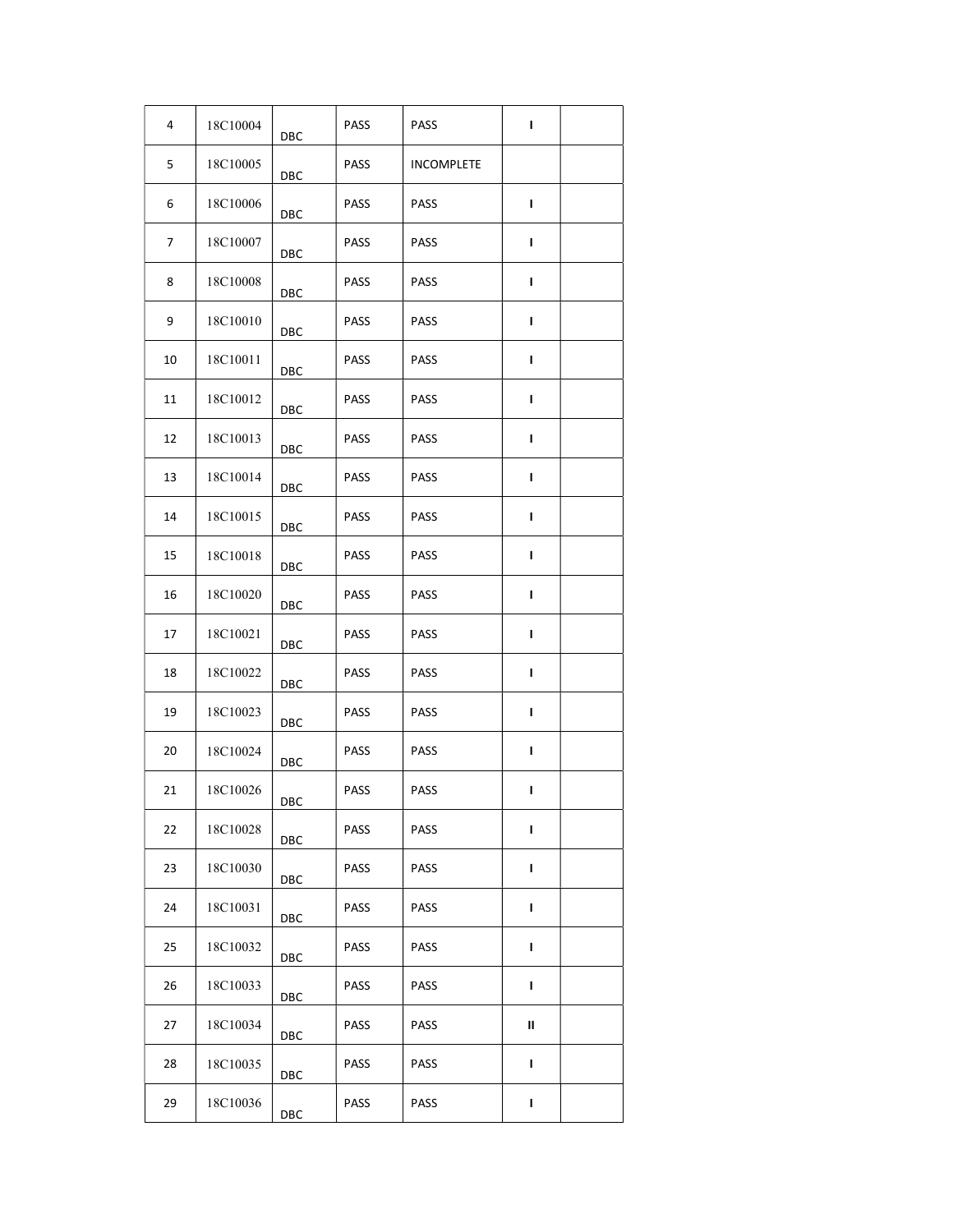| 30 | 18C10037 | DBC        | <b>PASS</b> | <b>PASS</b>       | т |  |
|----|----------|------------|-------------|-------------------|---|--|
| 31 | 18C10039 | DBC        | <b>PASS</b> | PASS              | L |  |
| 32 | 18C10041 | DBC        | PASS        | <b>PASS</b>       | L |  |
| 33 | 18C10042 | DBC        | PASS        | <b>PASS</b>       | L |  |
| 34 | 18C10043 | DBC        | <b>PASS</b> | <b>PASS</b>       | ı |  |
| 35 | 18C10045 | DBC        | <b>PASS</b> | <b>PASS</b>       | т |  |
| 36 | 18C10046 | DBC        | <b>PASS</b> | PASS              | т |  |
| 37 | 18C10047 | DBC        | <b>PASS</b> | PASS              | ı |  |
| 38 | 18C10048 | DBC        | <b>PASS</b> | <b>PASS</b>       | т |  |
| 39 | 18C10049 | DBC        | <b>PASS</b> | <b>PASS</b>       | т |  |
| 40 | 18C10050 | DBC        | <b>PASS</b> | PASS              | т |  |
| 41 | 18C10051 | DBC        | PASS        | PASS              | п |  |
| 42 | 18C10053 | DBC        | PASS        | PASS              | L |  |
| 43 | 18C10054 | DBC        | <b>PASS</b> | PASS              | т |  |
| 44 | 18C10055 | DBC        | <b>PASS</b> | PASS              | т |  |
| 45 | 18C10056 | DBC        | <b>PASS</b> | <b>PASS</b>       | ı |  |
| 46 | 18C10059 | DBC        | PASS        | <b>PASS</b>       | т |  |
| 47 | 18C10060 | DBC        | <b>PASS</b> | <b>INCOMPLETE</b> |   |  |
| 48 | 17C12017 | <b>DBC</b> | PASS        | PASS              | Ш |  |
| 49 | 17C12032 | DBC        | PASS        | PASS              | Ш |  |
| 50 | 17C12054 | DBC        | <b>PASS</b> | <b>INCOMPLETE</b> |   |  |
| 51 | 17C12029 | DBC        | <b>PASS</b> | <b>PASS</b>       | Ш |  |
| 1  | 18C18001 | MLBC       | <b>PASS</b> | <b>PASS</b>       | L |  |
| 2  | 18C18002 | MLBC       | <b>PASS</b> | <b>PASS</b>       | L |  |
| 3  | 18C18003 | MLBC       | <b>PASS</b> | <b>PASS</b>       | L |  |
| 4  | 18C18004 | MLBC       | PASS        | <b>INCOMPLETE</b> |   |  |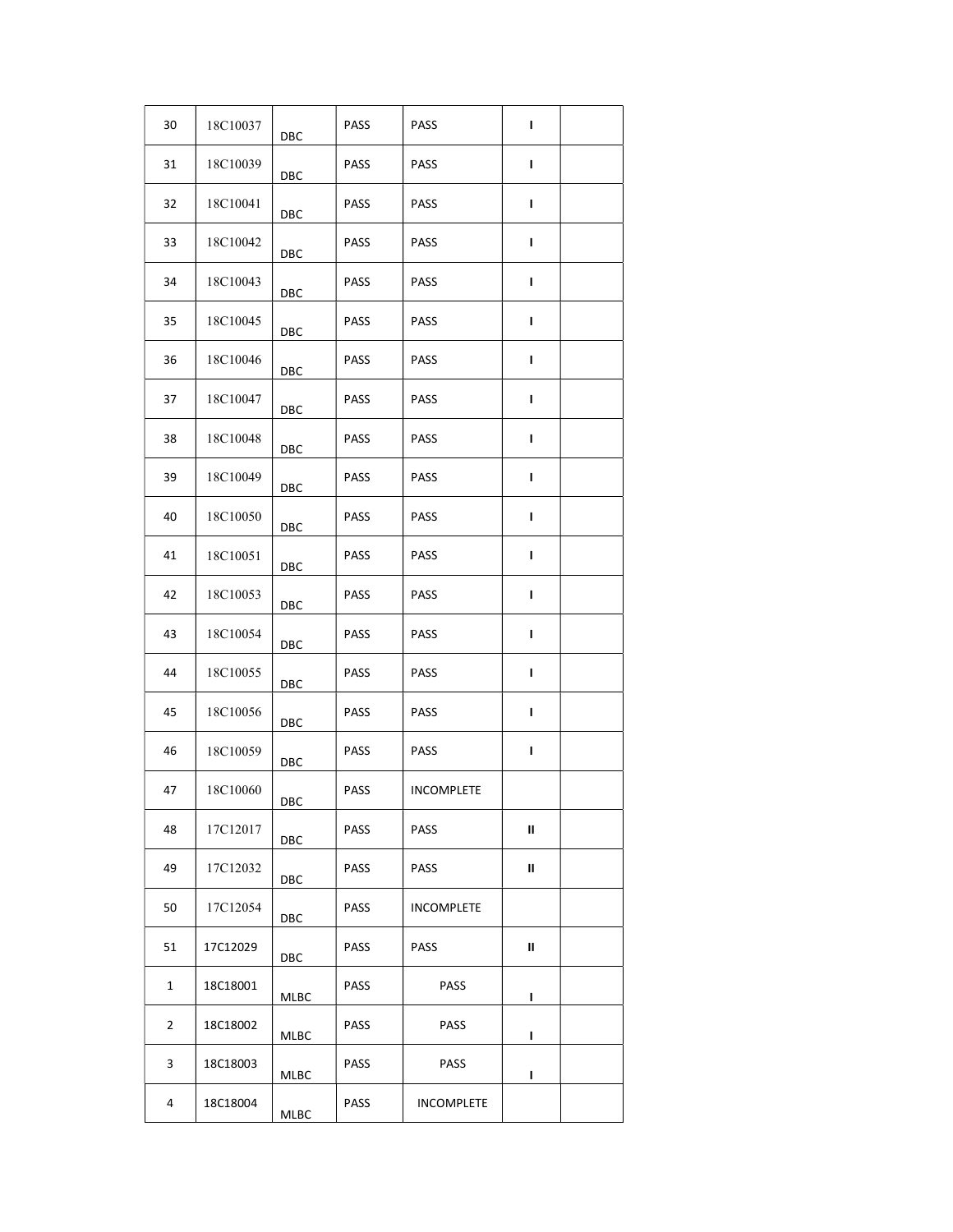| 5              | 17C14113 | MLBC        | PASS        | <b>PASS</b>       | L |  |
|----------------|----------|-------------|-------------|-------------------|---|--|
| 1              | 18C23002 | SCC         | AB          | AB                |   |  |
| $\overline{2}$ | 18C23003 | SCC         | <b>PASS</b> | PASS              | L |  |
| 3              | 18C23004 | SCC         | <b>PASS</b> | <b>PASS</b>       | L |  |
| 4              | 18C23005 | SCC         | <b>PASS</b> | <b>PASS</b>       | L |  |
| 5              | 18C23006 | SCC         | <b>PASS</b> | <b>INCOMPLETE</b> |   |  |
| 6              | 18C23008 | SCC         | <b>PASS</b> | <b>PASS</b>       | L |  |
| 7              | 18C23011 | SCC         | <b>PASS</b> | PASS              | L |  |
| 8              | 18C23012 | SCC         | <b>PASS</b> | <b>PASS</b>       | L |  |
| 9              | 18C23013 | SCC         | <b>PASS</b> | <b>PASS</b>       | L |  |
| 10             | 18C23014 | SCC         | <b>PASS</b> | PASS              | L |  |
| 11             | 18C23015 | SCC         | <b>PASS</b> | PASS              | L |  |
| 12             | 18C23016 | SCC         | <b>PASS</b> | <b>PASS</b>       | L |  |
| 13             | 18C23017 | SCC         | PASS        | <b>PASS</b>       | L |  |
| 14             | 18C23018 | SCC         | <b>PASS</b> | <b>PASS</b>       | L |  |
| 15             | 18C23019 | SCC         | <b>PASS</b> | <b>PASS</b>       | L |  |
| 16             | 18C23020 | SCC         | <b>PASS</b> | PASS              | L |  |
| 17             | 18C06135 | SCC         | PASS        | <b>PASS</b>       | Ш |  |
| 18             | 17C23002 | SCC         | PASS        | PASS              | Ш |  |
| $\mathbf{1}$   | 18C16001 | <b>DPGC</b> | <b>PASS</b> | <b>PASS</b>       | L |  |
| $\overline{2}$ | 18C16002 | <b>DPGC</b> | <b>PASS</b> | PASS              | Ш |  |
| 3              | 18C16004 | <b>DPGC</b> | <b>PASS</b> | PASS              | L |  |
| 4              | 18C16006 | <b>DPGC</b> | PASS        | PASS              | Ш |  |
| 5              | 18C16008 | <b>DPGC</b> | <b>PASS</b> | <b>PASS</b>       | L |  |
| 6              | 18C16009 | <b>DPGC</b> | <b>PASS</b> | <b>PASS</b>       | L |  |
| 7              | 18C16010 | <b>DPGC</b> | <b>PASS</b> | <b>PASS</b>       | Ш |  |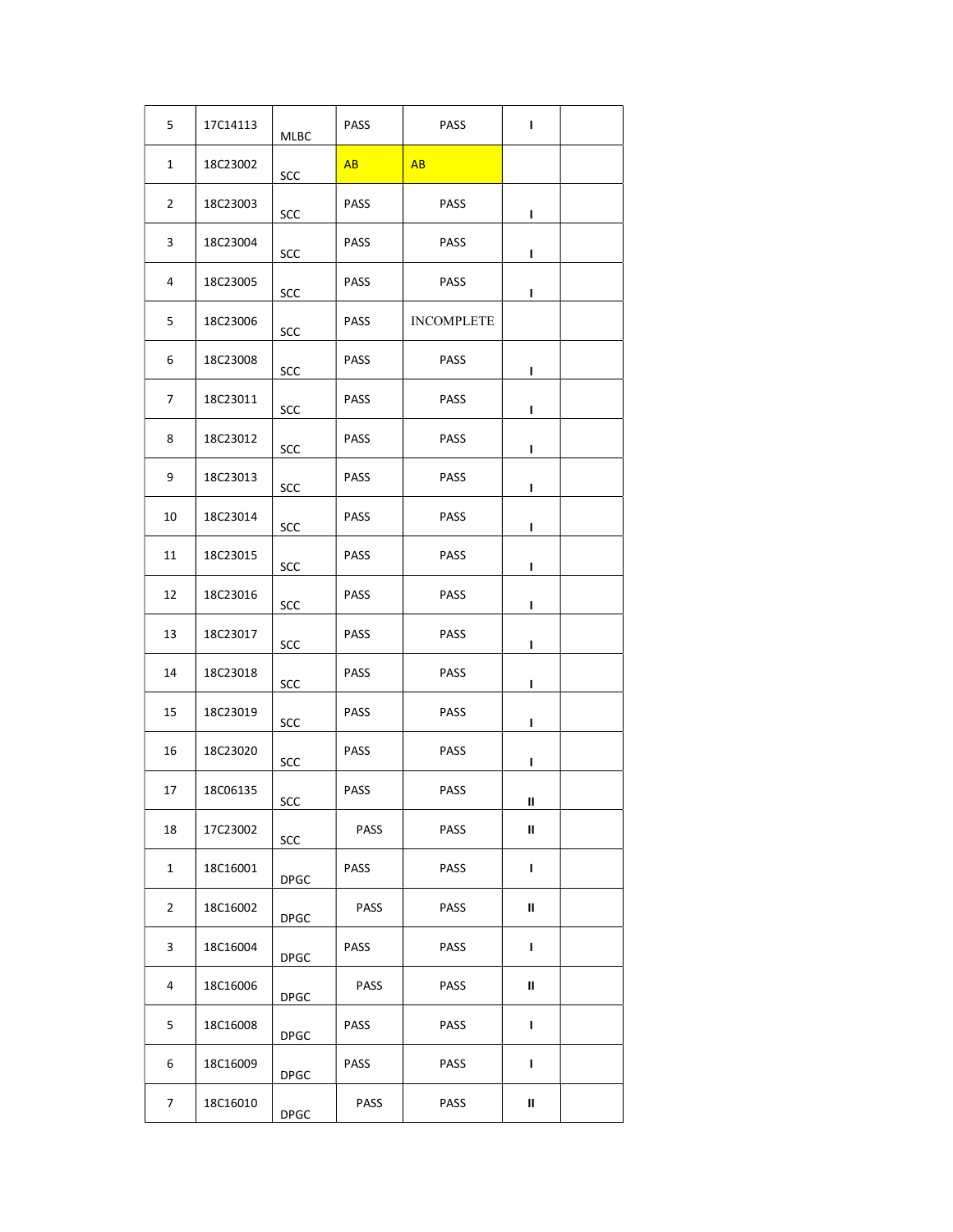| 8            | 18C16011 | <b>DPGC</b> | <b>PASS</b> | PASS        | L |  |
|--------------|----------|-------------|-------------|-------------|---|--|
| 9            | 18C16012 | <b>DPGC</b> | PASS        | PASS        | Ш |  |
| 10           | 18C16013 | <b>DPGC</b> | <b>PASS</b> | <b>PASS</b> | L |  |
| 11           | 18C16014 | DPGC        | <b>PASS</b> | <b>PASS</b> | L |  |
| 12           | 18C16016 | <b>DPGC</b> | <b>PASS</b> | <b>PASS</b> | Ш |  |
| 13           | 18C16018 | <b>DPGC</b> | <b>PASS</b> | PASS        | L |  |
| 14           | 18C16019 | <b>DPGC</b> | <b>PASS</b> | PASS        | L |  |
| 15           | 18C16020 | <b>DPGC</b> | PASS        | PASS        | L |  |
| 16           | 18C16021 | <b>DPGC</b> | <b>PASS</b> | PASS        | L |  |
| 17           | 18C16022 | <b>DPGC</b> | <b>PASS</b> | PASS        | L |  |
| 18           | 18C16023 | <b>DPGC</b> | <b>PASS</b> | PASS        | L |  |
| $\mathbf{1}$ | 18C14101 | <b>IGGC</b> | <b>PASS</b> | PASS        | т |  |
| 2            | 18C14102 | <b>IGGC</b> | <b>PASS</b> | PASS        | L |  |
|              |          |             |             |             |   |  |
| 3            | 18C14103 | <b>IGGC</b> | <b>PASS</b> | INCOMPLETE  |   |  |
| 4            | 18C14105 | <b>IGGC</b> | PASS        | <b>PASS</b> | L |  |
| 5            | 18C14106 | <b>IGGC</b> | <b>PASS</b> | <b>PASS</b> | Ш |  |
| 6            | 18C14107 | <b>IGGC</b> | <b>PASS</b> | PASS        | L |  |
| 7            | 18C14108 | <b>IGGC</b> | PASS        | <b>PASS</b> | L |  |
| 8            | 18C14109 | <b>IGGC</b> | PASS        | PASS        | L |  |
| 9            | 18C14110 | <b>IGGC</b> | PASS        | PASS        | Ш |  |
| 10           | 18C14111 | <b>IGGC</b> | PASS        | <b>PASS</b> | L |  |
| 11           | 18C14113 | <b>IGGC</b> | PASS        | PASS        | ı |  |
| 12           | 18C14114 | <b>IGGC</b> | PASS        | PASS        | L |  |
| 13           | 18C14115 | IGGC        | PASS        | PASS        | Ш |  |
| 14           | 18C14116 | <b>IGGC</b> | PASS        | PASS        | Ш |  |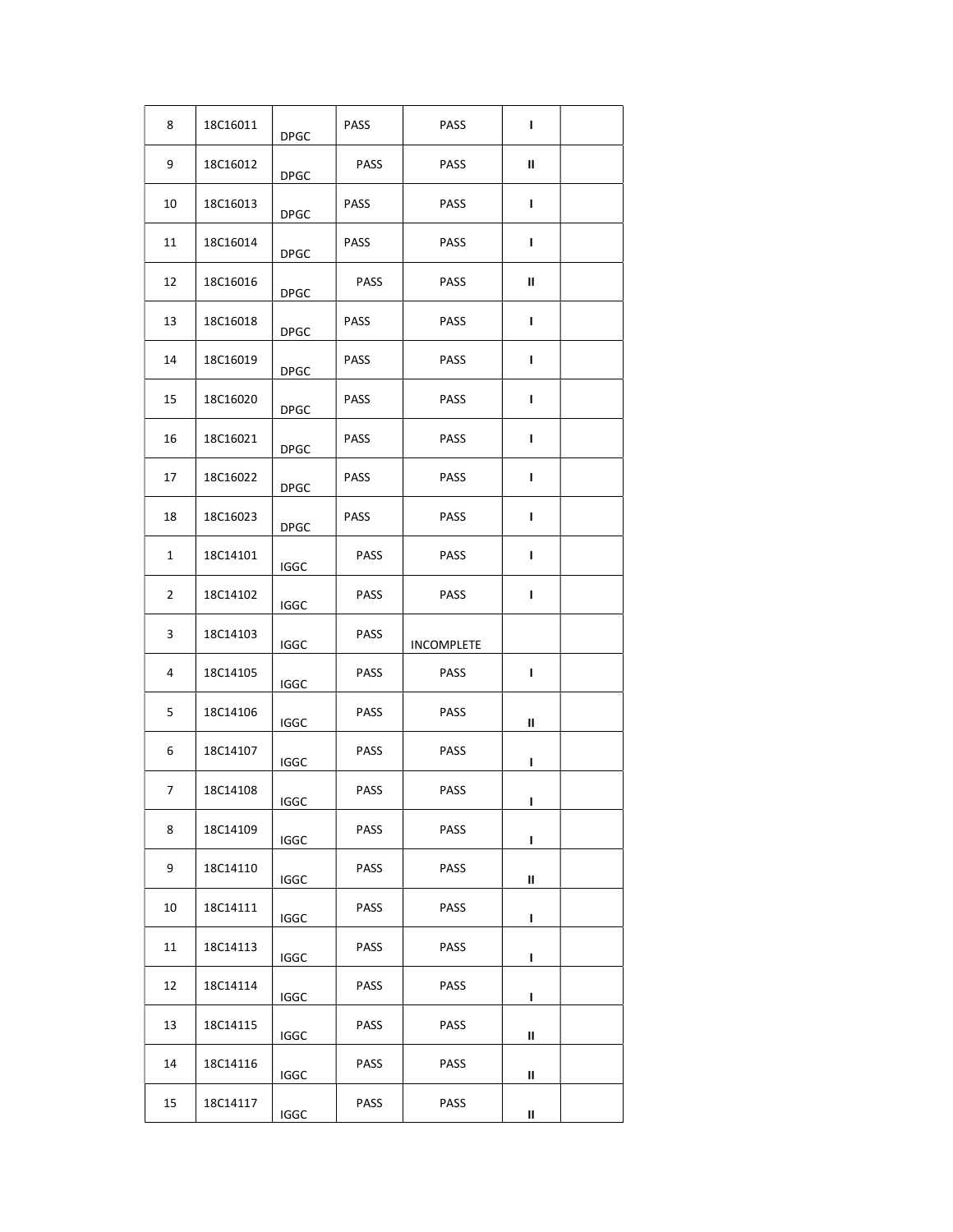| 16 | 18C14118 | <b>IGGC</b> | PASS        | <b>PASS</b> | Ш |  |
|----|----------|-------------|-------------|-------------|---|--|
| 17 | 18C14119 | IGGC        | PASS        | <b>PASS</b> | L |  |
| 18 | 18C14122 | <b>IGGC</b> | PASS        | <b>PASS</b> | L |  |
| 19 | 18C14123 | <b>IGGC</b> | <b>PASS</b> | <b>PASS</b> | L |  |
| 20 | 18C14124 | IGGC        | <b>PASS</b> | <b>PASS</b> | ı |  |
| 21 | 18C14125 | <b>IGGC</b> | PASS        | PASS        | Ш |  |
| 22 | 18C14126 | <b>IGGC</b> | PASS        | <b>PASS</b> | L |  |
| 23 | 18C14127 | <b>IGGC</b> | PASS        | <b>PASS</b> | L |  |
| 24 | 18C14128 | <b>IGGC</b> | PASS        | <b>PASS</b> | L |  |
| 25 | 18C14129 | IGGC        | PASS        | <b>PASS</b> | Ш |  |
| 26 | 18C14130 | <b>IGGC</b> | PASS        | <b>PASS</b> | L |  |
| 27 | 18C14131 | <b>IGGC</b> | PASS        | <b>PASS</b> | L |  |
| 28 | 18C14133 | <b>IGGC</b> | PASS        | <b>PASS</b> | L |  |
| 29 | 18C14134 | <b>IGGC</b> | PASS        | <b>PASS</b> | L |  |
| 30 | 18C14135 | IGGC        | PASS        | <b>PASS</b> | Ш |  |
| 31 | 18C14136 | <b>IGGC</b> | <b>PASS</b> | PASS        | L |  |
| 32 | 18C14137 | <b>IGGC</b> | <b>PASS</b> | <b>PASS</b> | L |  |
| 33 | 18C14138 | IGGC        | PASS        | <b>PASS</b> | Ш |  |
| 34 | 18C14139 | <b>IGGC</b> | PASS        | <b>PASS</b> | L |  |
| 35 | 18C14140 | <b>IGGC</b> | PASS        | <b>PASS</b> | L |  |
| 36 | 18C14141 | <b>IGGC</b> | <b>PASS</b> | PASS        | L |  |
| 37 | 18C14142 | <b>IGGC</b> | PASS        | <b>PASS</b> | ı |  |
| 38 | 18C14143 | <b>IGGC</b> | PASS        | PASS        | L |  |
| 39 | 18C14144 | <b>IGGC</b> | PASS        | PASS        | Ш |  |
| 40 | 18C14145 | <b>IGGC</b> | PASS        | <b>PASS</b> | L |  |
| 41 | 18C14146 | IGGC        | <b>PASS</b> | <b>PASS</b> | Ш |  |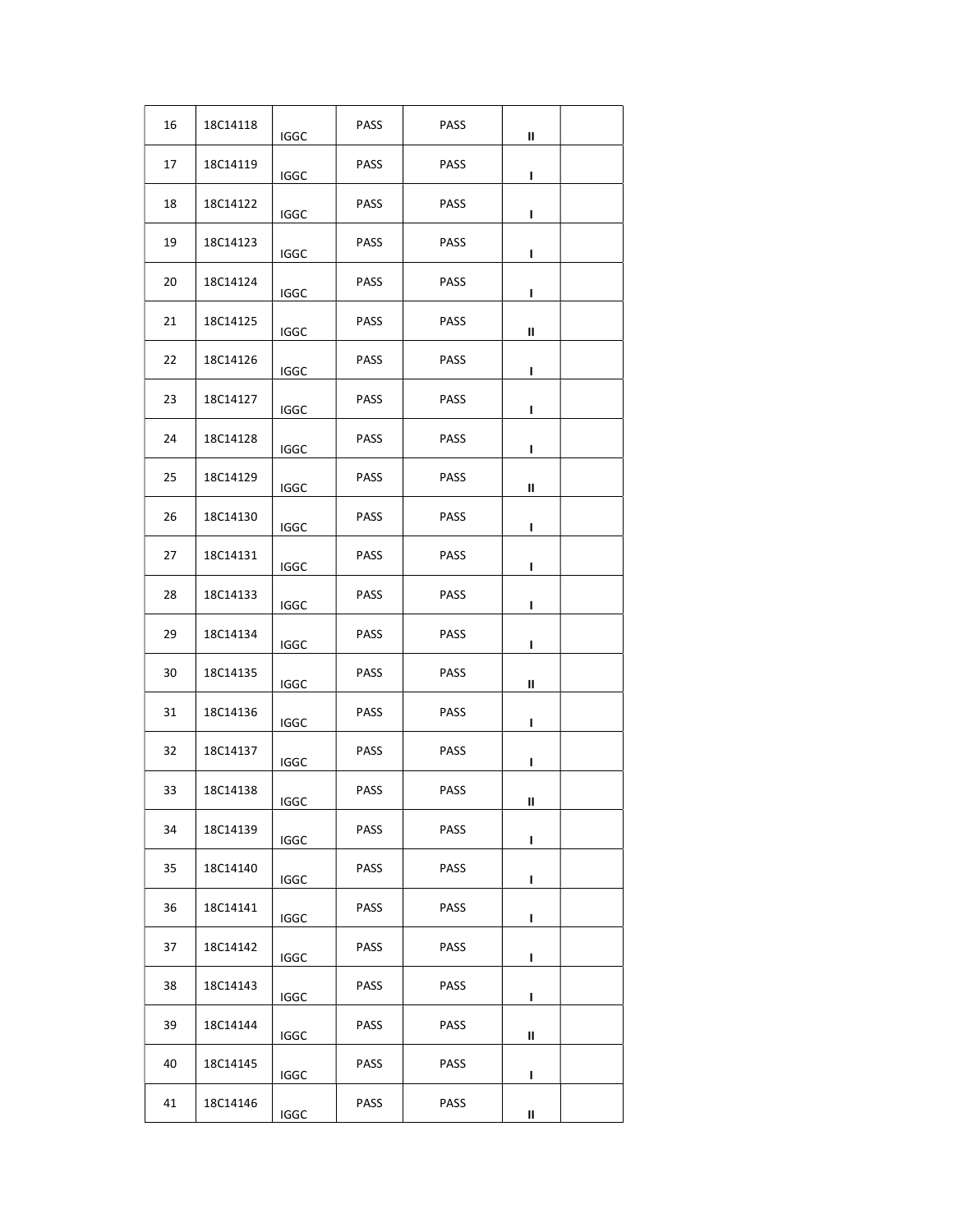| 42 | 18C14147 | <b>IGGC</b> | PASS        | <b>PASS</b>       | Ш |  |
|----|----------|-------------|-------------|-------------------|---|--|
| 43 | 18C14148 | IGGC        | <b>PASS</b> | <b>PASS</b>       | Ш |  |
| 44 | 18C14149 | <b>IGGC</b> | <b>PASS</b> | <b>INCOMPLETE</b> |   |  |
| 45 | 18C14151 | <b>IGGC</b> | <b>PASS</b> | <b>PASS</b>       | Ш |  |
| 46 | 18C14152 | IGGC        | <b>PASS</b> | <b>PASS</b>       | ı |  |
| 47 | 18C14153 | <b>IGGC</b> | PASS        | PASS              | I |  |
| 48 | 18C14154 | <b>IGGC</b> | PASS        | <b>PASS</b>       | L |  |
| 49 | 18C14155 | <b>IGGC</b> | <b>PASS</b> | <b>PASS</b>       | L |  |
| 50 | 18C14156 | <b>IGGC</b> | <b>PASS</b> | <b>PASS</b>       | L |  |
| 51 | 18C14157 | IGGC        | <b>PASS</b> | <b>PASS</b>       | ı |  |
| 52 | 18C14159 | <b>IGGC</b> | PASS        | <b>PASS</b>       | L |  |
| 53 | 18C14160 | <b>IGGC</b> | <b>PASS</b> | <b>PASS</b>       | Ш |  |
| 54 | 18C14161 | IGGC        | PASS        | <b>PASS</b>       | L |  |
| 55 | 18C14162 | <b>IGGC</b> | PASS        | <b>PASS</b>       | L |  |
| 56 | 18C14164 | IGGC        | <b>PASS</b> | <b>PASS</b>       | Ш |  |
| 57 | 18C14165 | <b>IGGC</b> | <b>PASS</b> | <b>PASS</b>       | L |  |
| 58 | 18C14166 | <b>IGGC</b> | <b>PASS</b> | <b>PASS</b>       | Ш |  |
| 59 | 18C14168 | <b>IGGC</b> | PASS        | <b>PASS</b>       | L |  |
| 60 | 18C14169 | <b>IGGC</b> | PASS        | PASS              | Ш |  |
| 61 | 18C14170 | <b>IGGC</b> | PASS        | <b>PASS</b>       | L |  |
| 62 | 18C14171 | <b>IGGC</b> | <b>PASS</b> | <b>INCOMPLETE</b> |   |  |
| 63 | 18C14172 | <b>IGGC</b> | <b>PASS</b> | <b>PASS</b>       | п |  |
| 64 | 18C14173 | <b>IGGC</b> | PASS        | <b>PASS</b>       | L |  |
| 65 | 18C14174 | <b>IGGC</b> | PASS        | PASS              | L |  |
| 66 | 18C14175 | <b>IGGC</b> | PASS        | <b>PASS</b>       | L |  |
| 67 | 18C14176 | <b>IGGC</b> | <b>PASS</b> | <b>PASS</b>       | L |  |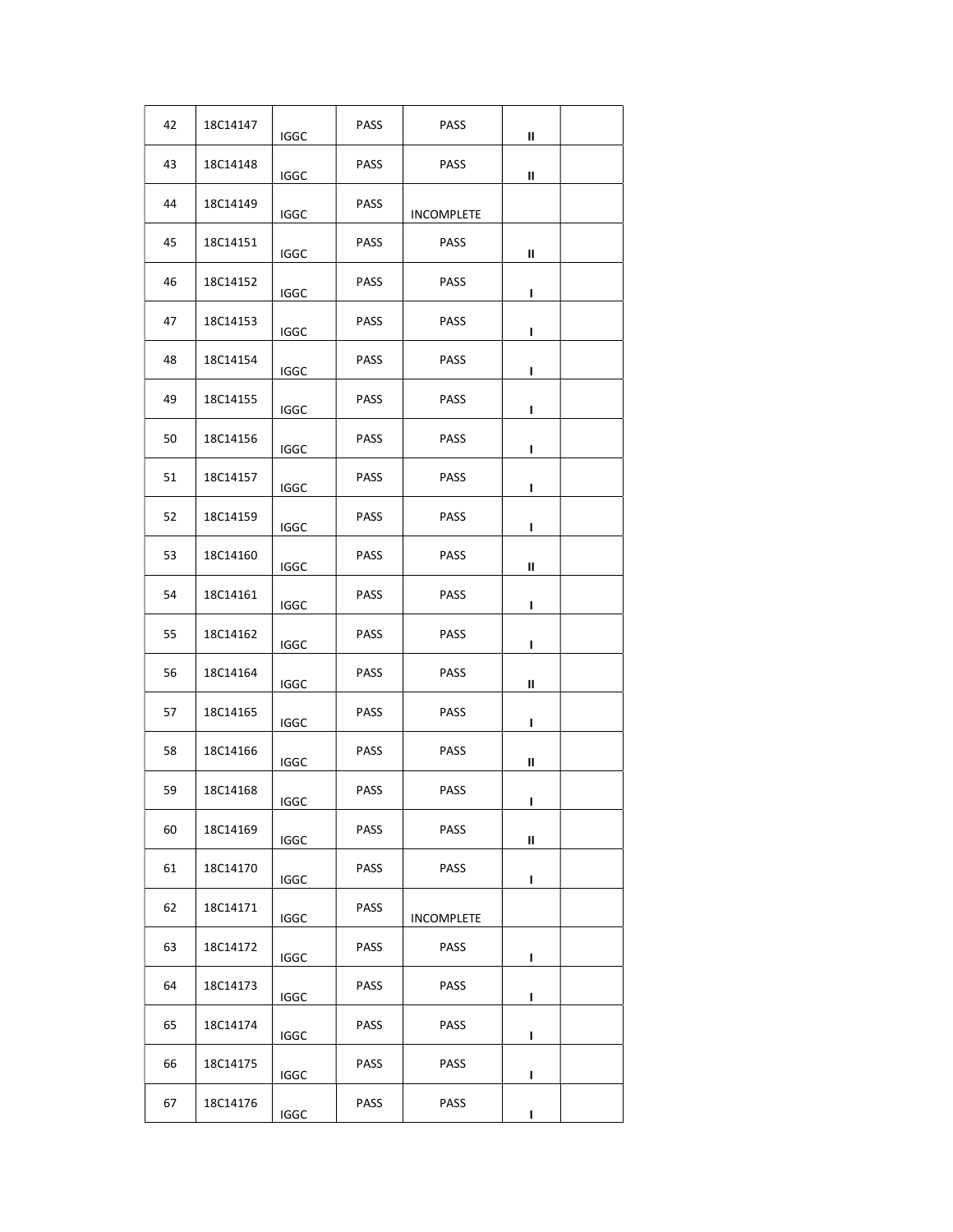| 68 | 18C14178 | <b>IGGC</b> | <b>PASS</b> | <b>PASS</b> | L |  |
|----|----------|-------------|-------------|-------------|---|--|
| 69 | 18C14179 | <b>IGGC</b> | PASS        | PASS        | Ш |  |
| 70 | 18C14180 | <b>IGGC</b> | PASS        | <b>PASS</b> | Ш |  |
| 71 | 18C14181 | <b>IGGC</b> | <b>PASS</b> | <b>PASS</b> | Ш |  |
| 72 | 18C14183 | <b>IGGC</b> | <b>PASS</b> | <b>PASS</b> | L |  |
| 73 | 18C14184 | <b>IGGC</b> | <b>PASS</b> | <b>PASS</b> | L |  |
| 74 | 16C14120 | <b>IGGC</b> | PASS        | <b>PASS</b> | L |  |
| 75 | 17C14118 | <b>IGGC</b> | PASS        | PASS        | Ш |  |
| 76 | 17C14138 | <b>IGGC</b> | <b>PASS</b> | <b>PASS</b> | Ш |  |
| 77 | 17C14155 | <b>IGGC</b> | <b>PASS</b> | <b>PASS</b> | L |  |
| 78 | 17C14145 | <b>IGGC</b> | AB          | AB          |   |  |
| 79 | 17C14115 | <b>IGGC</b> | AB          | <b>AB</b>   |   |  |
| 1  | 18C21003 | <b>VUBC</b> | PASS        | PASS        | Ш |  |
| 2  | 18C21004 | <b>VUBC</b> | <b>PASS</b> | <b>PASS</b> | L |  |
| 3  | 18C21006 | <b>VUBC</b> | <b>PASS</b> | <b>PASS</b> | L |  |
| 4  | 18C21007 | <b>VUBC</b> | <b>PASS</b> | <b>PASS</b> | Ш |  |
| 5  | 18C21008 | <b>VUBC</b> | <b>PASS</b> | <b>PASS</b> | т |  |
| 6  | 18C21009 | <b>VUBC</b> | <b>PASS</b> | <b>PASS</b> | ı |  |
| 7  | 18C21010 | <b>VUBC</b> | <b>PASS</b> | PASS        | L |  |
| 8  | 18C21011 | <b>VUBC</b> | PASS        | PASS        | L |  |
| 9  | 18C21013 | VUBC        | <b>PASS</b> | PASS        | Ш |  |
| 10 | 18C21014 | <b>VUBC</b> | <b>PASS</b> | PASS        | L |  |
| 11 | 18C21015 | VUBC        | <b>PASS</b> | PASS        | L |  |
| 12 | 18C21016 | <b>VUBC</b> | <b>PASS</b> | PASS        | L |  |
| 13 | 18C21017 | <b>VUBC</b> | <b>PASS</b> | PASS        | L |  |
| 14 | 18C21018 | <b>VUBC</b> | <b>PASS</b> | PASS        | L |  |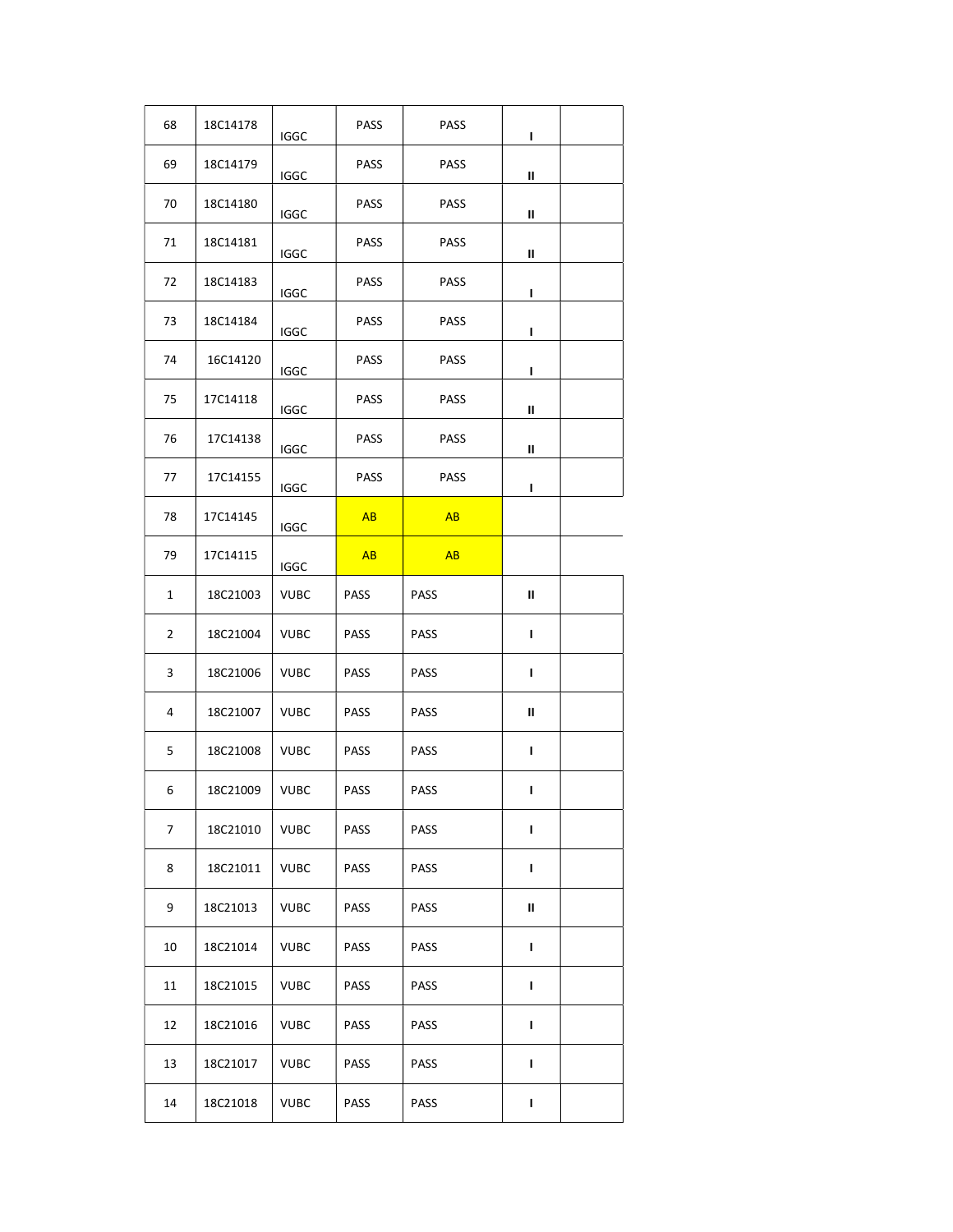| $\mathbf{1}$   | 18C19001 | GCB         | <b>PASS</b> | <b>PASS</b> | ı             |  |
|----------------|----------|-------------|-------------|-------------|---------------|--|
| $\overline{2}$ | 18C19002 | GCB         | <b>PASS</b> | <b>PASS</b> | ı             |  |
| 3              | 18C19003 | GCB         | <b>PASS</b> | <b>PASS</b> | $\mathbf{H}$  |  |
| 4              | 18C19004 | GCB         | <b>PASS</b> | <b>PASS</b> | I             |  |
| 5              | 18C19005 | GCB         | <b>PASS</b> | <b>PASS</b> | $\mathbf{H}$  |  |
| 6              | 18C19006 | GCB         | <b>PASS</b> | <b>PASS</b> | ı             |  |
| $\overline{7}$ | 18C19008 | <b>GCB</b>  | <b>PASS</b> | <b>PASS</b> | $\mathbf{II}$ |  |
| 8              | 18C19010 | GCB         | <b>PASS</b> | <b>PASS</b> | $\mathbf{H}$  |  |
| $\mathbf{1}$   | 18C26001 | <b>WRGC</b> | <b>PASS</b> | WITHELD     |               |  |

 (Dr. Bijay Raji) Controller of Examinations

No.Exam-3044/UG/2015 ( VoI-II ) Dated Rono Hills the 20 July '2019

Copy to :-

- 1. The Secretary to Hon'ble Governor of Arunachal Pradesh and Chief Rector,Rajiv Gandhi University, Itanagar for information.
- 2. The Director (Higher Education), MHRD, govt. of India, New Delhi for information.
- 3. The Secretary, University Grant Commission, Bahadur Shah Zafer Marg, New Delhi-110002 for information .
- 4. PS to Vice-Chancellor,Rajiv Gandhi University for favour of information to Vice-Chancellor.
- 5. The All Deans, Rajiv Gandhi University for information.
- 6. The Registrar, Rajiv Gandhi University for information.
- 7. All the Heads of Departments/Director,Institute of Tribal Studies,Rajiv Gandhi University for information.
- 8. All the Principal of affiliated colleges to this University for information and necessary action.